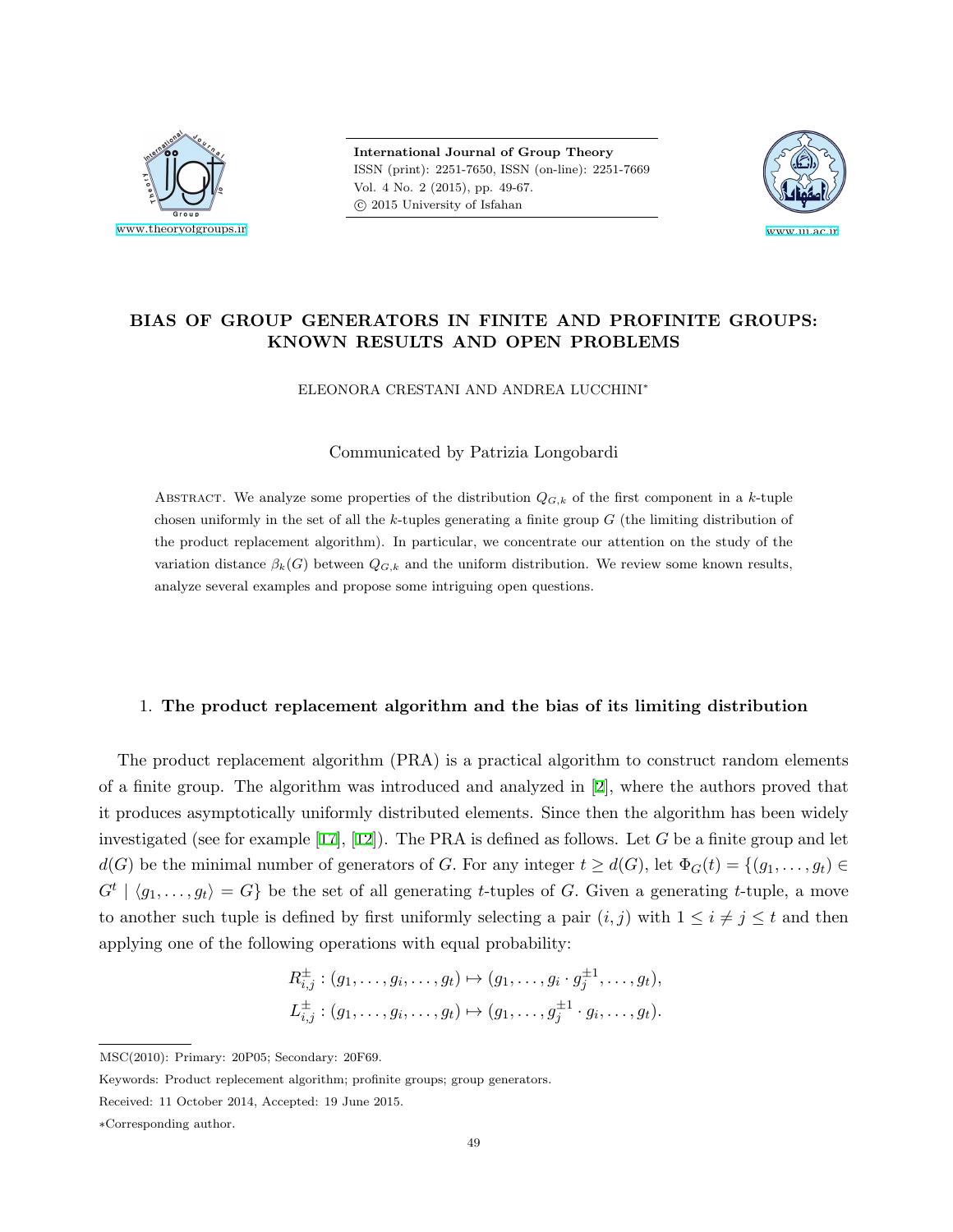To produce a random element in *G,* start with some generating *t*-tuple, apply the above moves several times, and finally return a random element of the generating *t*-tuple that was reached. The moves in the PRA can be conveniently encoded by the PRA graph  $\Gamma_t(G)$  whose vertices are the tuples in  $\Phi_G(t)$ , with edges corresponding to the moves  $R^{\pm}_{i,j}, L^{\pm}_{i,j}$ . The algorithm consists of running a nearest neighbor random walk on this graph (a product replacement random walk) and returning a random component. Several results ensure that the graph  $\Gamma_k(G)$  is connected if k is large enough and that a sufficiently long product replacement random walk reaches an almost uniform distributed generating *t*-tuple (these results are surveyed in [\[17](#page-18-0)]). But even if the graph  $\Gamma_k(G)$  is connected and the product replacement random walk mixes rapidly, the resulting distribution of the output can still be biased.

The limiting distribution of the product replacement algorithm is the probability distribution *QG,t* on *G* of the first components of *t*-tuples chosen uniformly from  $\Phi_G(t)$ . For the product replacement algorithm to generate "random" group elements, it is necessary that  $Q_{G,t}$  be close to  $U_G$ , the uniform distribution on *G*. We estimate the bias of the distribution  $Q_{G,t}$  considering the variation distance between  $Q_{G,t}$  and the uniform distribution  $U_G$ :

$$
\beta_t(G) = ||Q_{G,t} - U_G||_{\text{tv}} = \max_{B \subseteq G} |Q_{G,t}(B) - U_G(B)| = \frac{1}{2} \sum_{g \in G} |Q_{G,t}(g) - \frac{1}{|G|}.
$$

We have  $0 \leq \beta_t(G) \leq 1$  and the smaller  $\beta_t(G)$  is, the closer is  $Q_{G,t}$  to the uniform distribution  $U_G$ . Let us give an example, considering the case when  $G = Sym(3)$  and  $t = 2$ . Since

$$
\Phi_G(2) = \{((1, 2), (1, 2, 3)), ((1, 3), (1, 2, 3)), ((2, 3), (1, 2, 3)), ((1, 2, 3), (1, 2)), ((1, 2, 3), (1, 3)), ((1, 2, 3), (2, 3)), ((1, 2), (1, 3, 2)), ((1, 3), (1, 3, 2)), ((2, 3), (1, 3, 2), (1, 2), (1, 2), (1, 3), (1, 3), (1, 2), (2, 3), ((1, 2), (1, 3), (1, 2), (2, 3), ((1, 3), (1, 2), (2, 3), (1, 2), ((2, 3), (1, 3))\}
$$

we have

$$
Q_{G,2}(g) = \begin{cases} 0 & \text{if } g = 1\\ \frac{4}{18} & \text{if } g = (i,j) \\ \frac{3}{18} & \text{if } g = (i,j,k) \end{cases}
$$

and therefore

$$
\beta_2(G) = \frac{1}{2} \sum_{g \in G} \left| Q_{G,2}(g) - \frac{1}{|G|} \right| = \frac{1}{2} \left( \left| 0 - \frac{1}{6} \right| + 3 \left| \frac{4}{18} - \frac{1}{6} \right| + 2 \left| \frac{3}{18} - \frac{1}{6} \right| \right) = \frac{1}{6}.
$$

As we will see in Section [4](#page-6-0) we may extend the definition of  $\beta_t(G)$  in the context of profinite groups. Indeed let *G* be a *t*-generated profinite group: *G* is the inverse limit of its finite epimorphic images  $G/N$ , where *N* runs in the set *N* of the open normal subgroups of *G* and for every choice of  $N \in \mathcal{N}$ two probability distributions  $Q_{G/N,t}$  and  $U_{G/N}$  are defined on the quotient group  $G/N$ : this allows us to consider *G* as a measure space obtained as an inverse system of finite probability spaces in two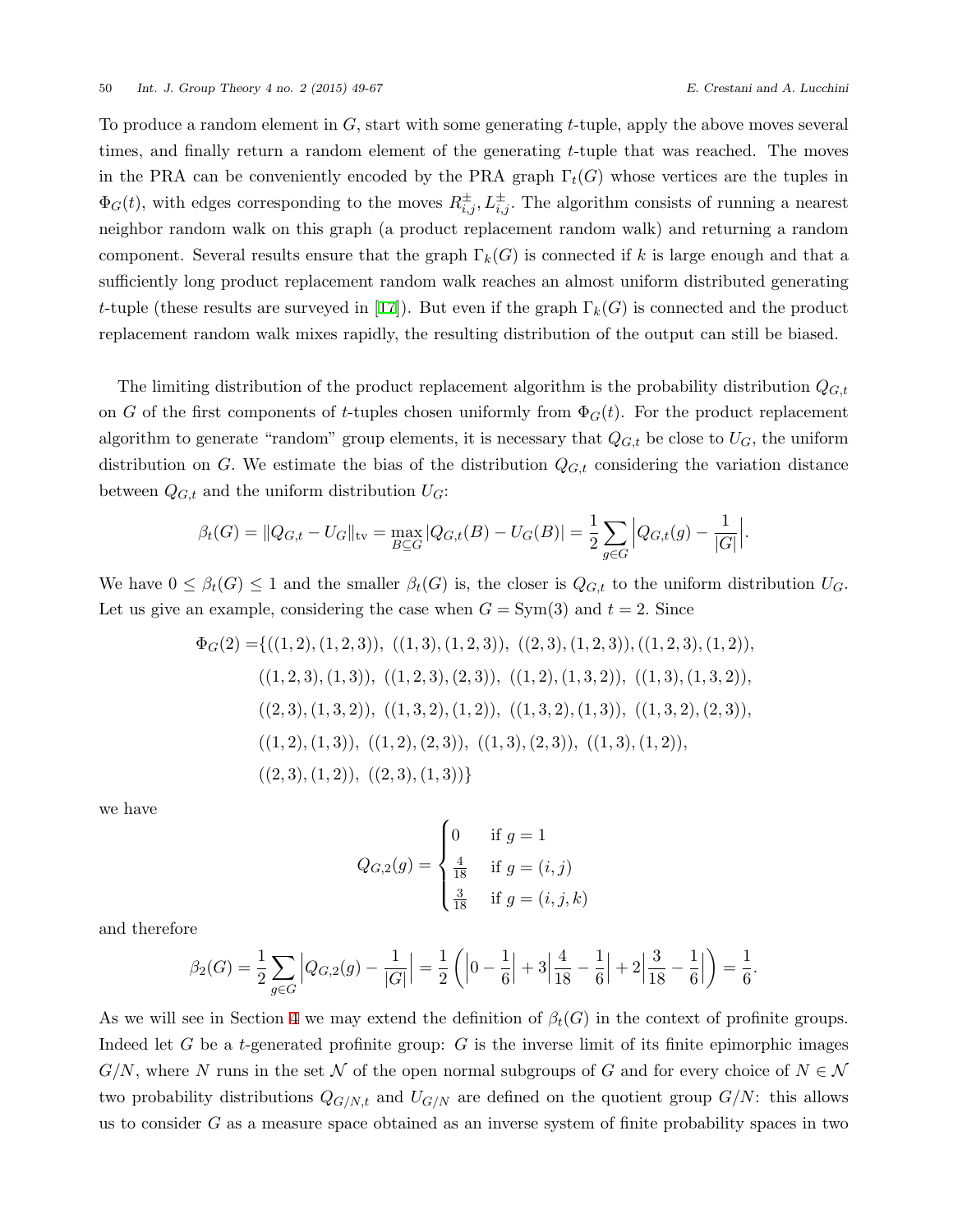different ways. One of the two measures obtained in this way is the usual normalized Haar measure  $\mu$ <sup>*G*</sup>. The other measure  $\kappa$ <sub>*G*,t</sub> has the property that  $\kappa$ <sub>*G*,t</sub>(*X*) = inf<sub>*N*∈N</sub>  $Q$ <sub>*G/N,t*</sub>(*XN/N*) for every closed subset *X* of *G*. We estimate the bias of the measure  $\kappa_{G,t}$  considering

$$
\beta_t(G) = ||\kappa_{G,t} - \mu_G||_{\text{tv}} = \sup_{B \in \mathcal{B}(G)} |\kappa_{G,t}(B) - \mu_G(B)| = \sup_{N \in \mathcal{N}} \beta_t(G/N)
$$

where  $\mathcal{B}(G)$  is the set of the measurable subsets of  $G$ .

Partial results concerning the behavior of the bias  $\beta_t(G)$  have been obtained in relation with the analysis of the efficiency of the product replacement algorithm. We think that it should be interesting to start a more systematic study, with the aim of understanding how some generation properties of a profinite group *G* are encoded by the behavior of the function  $t \to \beta_t(G)$ . In this paper we review some known results, analyze several examples and propose some intriguing open questions.

# 2. **Computing**  $\beta_t(G)$  when *G* is a finite group

<span id="page-2-0"></span>It this section we consider the case when *G* is a finite group and we describe how  $\beta_t(G)$  can be computed.

For any positive integer *t*, let  $\phi_G(X, t)$  denote the cardinality of the set  $\Phi_G(X, t)$  of ordered *t*-tuples  $(g_1, \ldots, g_t)$  of group elements such that  $G = \langle X, g_1, \ldots, g_t \rangle$ . The number

$$
P_G(X,t) = \frac{\phi_G(X,t)}{|G|^t}
$$

is the probability that *t* randomly chosen elements generate *G* together with the elements of the subset *X*. We will write  $P_G(g, t)$  instead of  $P_G(\lbrace g \rbrace, t)$  and  $P_G(t)$  instead of  $P_G(\emptyset, t)$ .

Now let *t* be a positive integer with  $d(G) \leq t$ . Let  $Q_{G,t}$  be the probability distribution of the first component of  $(g_1, \ldots, g_t)$ , where  $(g_1, \ldots, g_t)$  is selected uniformly at random from all the *t*-tuples which generate *G*. So if  $X \subseteq G$ , then  $Q_{G,t}(X)$  is the probability that  $g_1 \in X$  given that  $\langle g_1, \ldots, g_t \rangle = G$ . In particular

$$
Q_{G,t}(X) = \frac{\sum_{x \in X} |\Phi_G(x, t-1)|}{|\Phi_G(t)|} = \frac{\sum_{x \in X} P_G(x, t-1)}{P_G(t)|G|}.
$$

For every *g* let us define

$$
\sigma_{G,t}(g) = \frac{P_G(g, t-1)}{P_G(t)}.
$$

Moreover let

$$
\Delta_G^+(t) = \{ g \in G \mid P_G(g, t-1) > P_G(t) \}, \quad \Delta_G^-(t) = \{ g \in G \mid P_G(g, t-1) < P_G(t) \}.
$$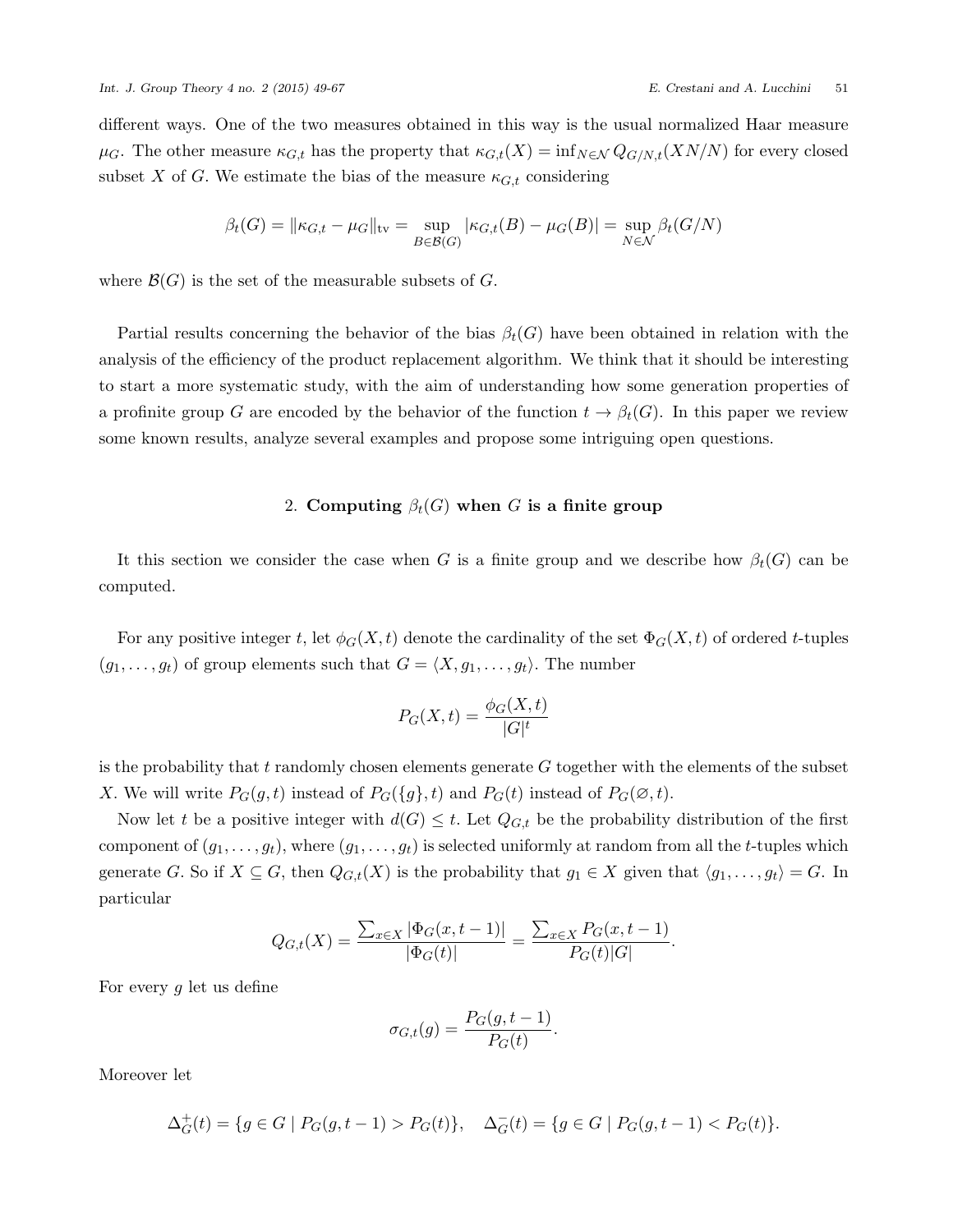We have

$$
\beta_t(G) = \frac{1}{2} \sum_{g \in G} \left| Q_{G,t}(g) - \frac{1}{|G|} \right| = \frac{1}{2|G|} \sum_{g \in G} |\sigma_{G,t}(g) - 1|
$$

$$
= \frac{1}{2|G|} \left( \sum_{g \in \Delta_G^+(t)} (\sigma_{G,t}(g) - 1) + \sum_{g \in \Delta_G^-(t)} (1 - \sigma_{G,t}(g)) \right).
$$

On the other hand,  $\Phi_G(t)$  is the disjoint union of the subsets  $\Phi_G(g, t-1)$ ,  $g \in G$ , hence  $\sum_{g \in G} \sigma_{G,t}(g) =$ *|G|* and therefore

$$
\left(\sum_{g \in \Delta_G^+(t)} (\sigma_{G,t}(g) - 1)\right) + \left(\sum_{g \in \Delta_G^-(t)} (\sigma_{G,t}(g) - 1)\right) = 0
$$

and

<span id="page-3-1"></span>(2.1) 
$$
\beta_t(G) = \frac{1}{|G|} \left( \sum_{g \in \Delta_G^+(t)} (\sigma_{G,t}(g) - 1) \right) = \frac{1}{|G|} \left( \sum_{g \in \Delta_G^-(t)} (1 - \sigma_{G,t}(g)) \right).
$$

As discovered by P. Hall [\[7\]](#page-17-1) the function  $P_G(X, t)$  can be represented by a suitable Dirichlet polynomial; indeed we have

(2.2) 
$$
P_G(X,t) = \sum_{X \subseteq H \le G} \frac{\mu_G(H)}{|G:H|^{t}}.
$$

where  $\mu$  is the Möbius function associated with the subgroup lattice of *G*. Moreover, let

<span id="page-3-0"></span>
$$
N_l = 1 \leq \cdots \leq N_0 = G
$$

be a chief series of *G*. In[[10\]](#page-17-2) it is proved that to each chief factor *Ni−*1*/N<sup>i</sup>* it is associated a Dirichlet polynomial  $P_i(X, t)$  with integer coefficients with the property that

<span id="page-3-2"></span>
$$
P_G(X,t) = \prod_{1 \le i \le l} P_i(X,t).
$$

In the particular case when *G* is soluble,

(2.3) 
$$
P_G(g,t) = \prod_{1 \le i \le l} \left(1 - \frac{c_i(g)}{|N_{i-1}/N_i|^t}\right)
$$

where  $c_i(g)$  is the number of complements of  $N_{i-1}/N_i$  in  $G/N_i$  containing  $gN_i$ .

It follows from [\(2.2](#page-3-0)) that for any  $g \in G$  and  $t \geq d(G)$  we have

$$
\sigma_{G,t}(g) = \frac{\sum_{g \in H \leq G} \frac{\mu_G(H)|G:H|}{|G:H|^t}}{\sum_{H \leq G} \frac{\mu_G(H)}{|G:H|^t}}.
$$

In particular  $\sigma_{G,t}(g) \to 1$  as  $t \to \infty$  and  $1 - \sigma_{G,t}(g)$  is a monotone function if *t* is large enough. Together with [\(2.1](#page-3-1)) this implies:

**Proposition 1.**  $\beta_t(G)$  *is a monotonically decreasing function when t is large enough and*  $\beta_t(G) \to 0$  $as t \rightarrow \infty$ .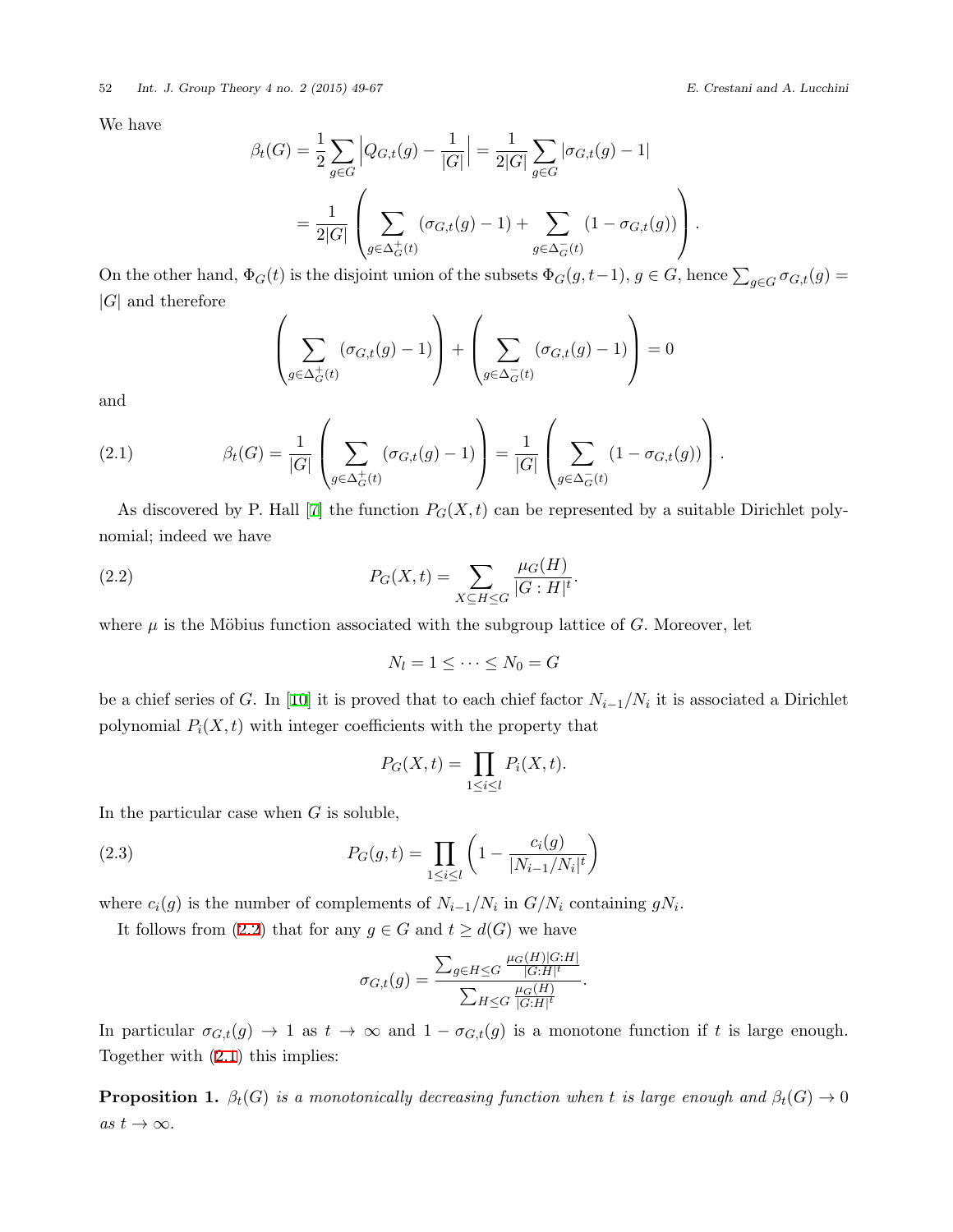However the behavior of  $\sigma_{G,t}(g)$  can be quite unpredictable when t is small: consider for example a cyclic group *G* of order 15 and let *g* be an element of order 3: it follows from([2.3\)](#page-3-2) that

$$
\sigma_{G,t}(g) = \frac{3^t (5^t - 5)}{(3^t - 1)(5^t - 1)}.
$$

The values of  $\sigma_{G,t}(g)$  when  $t \leq 5$  are described in the following table:

Table 1.

|  |  | $\mid \sigma_{G,t}(g) \mid 0 \mid 15/16 \mid 405/403 \mid 837/832 \mid 94770/94501 \mid$ |
|--|--|------------------------------------------------------------------------------------------|

The first surprise is that  $\sigma_{G,2}(g) < 1$  while  $\sigma_{G,3}(g) > 1$ , or equivalently  $Q_{G,2}(g) < 1/15$  while  $Q_{G,3}(g) > 1/15$ : the occurrence of *g* in a generating pair is below average but the occurrence in a generating triple is above average. Moreover  $\sigma_{G,3}(g) < \sigma_{G,4}(g)$  but  $\sigma_{G,4}(g) > \sigma_{G,5}(g)$ . This behavior of  $\sigma_{G,t}(g)$  for small values of t makes the following question difficult to be approached:

<span id="page-4-1"></span>**Question 1.** *Is it true that*  $\beta_{t_1}(G) \leq \beta_{t_2}(G)$  *whenever*  $t_1 \geq t_2$ ?

### 3. **Normal subgroups**

As one can expect,  $\beta_t(G_1) \leq \beta_t(G_2)$  whenever  $G_1$  is an epimorphic image of  $G_2$ . For the reader's convenience, we include in this section the proof of this fact, which has been already given in[[4](#page-17-3)].

Assume that *N* is a normal subgroup of the factor group *G.* First we need to study the relation between the two probability distributions  $Q_{G,t}$  and  $Q_{G/N,t}$ . Let  $\overline{G} = G/N$  and, for any  $g \in G$ , denote by  $\overline{g}$  the element  $gN$  of  $\overline{G}$ .

<span id="page-4-0"></span>**Lemma 2.**  $Q_{G,t}(gN) = Q_{\overline{G},t}(\overline{g})$ .

*Proof.* We may assume  $Q_{\overline{G},t}(\overline{g}) \neq 0$ , otherwise we would have  $Q_{G,t}(gN) = Q_{\overline{G},t}(\overline{g}) = 0$ . In particular there exist  $x_1, \ldots, x_{t-1} \in G$  such that  $G = \langle g, x_1, \ldots, x_{t-1}, N \rangle$ . If  $t \in \mathbb{N}, X \subseteq G$  and  $P_{\overline{G}}(X, t) \neq 0$ , then  $P_{G,N}(X,t) = P_G(X,t)/P_{\overline{G}}(X,t)$  expresses the conditional probability that *t* random elements of *G* generate *G* together with the elements of *X* given that they generate *G* together with those of *XN.* In our case  $P_{G,N}(t)|N|$ <sup>t</sup> is the cardinality of the set

$$
\Omega = \{(n, n_1, \ldots, n_{t-1}) \in N^t \mid \langle gn, x_1n_1, \ldots, x_{t-1}n_{t-1} \rangle = G\},\
$$

while, for any *n* in *N*,  $P_{G,N}(gn, t-1)|N|^{t-1}$  is the cardinality of the set

$$
\Omega_n = \{(n_1, \ldots, n_{t-1}) \in N^{t-1} \mid \langle gn, x_1n_1, \ldots, x_{t-1}n_{t-1} \rangle = G\}.
$$

Clearly  $\Omega$  is the disjoint union of the subsets  $\{n\} \times \Omega_n$ ,  $n \in N$ , and therefore

$$
\sum_{n \in N} P_{G,N}(gn, t-1)|N|^{t-1} = P_{G,N}(t)|N|^t.
$$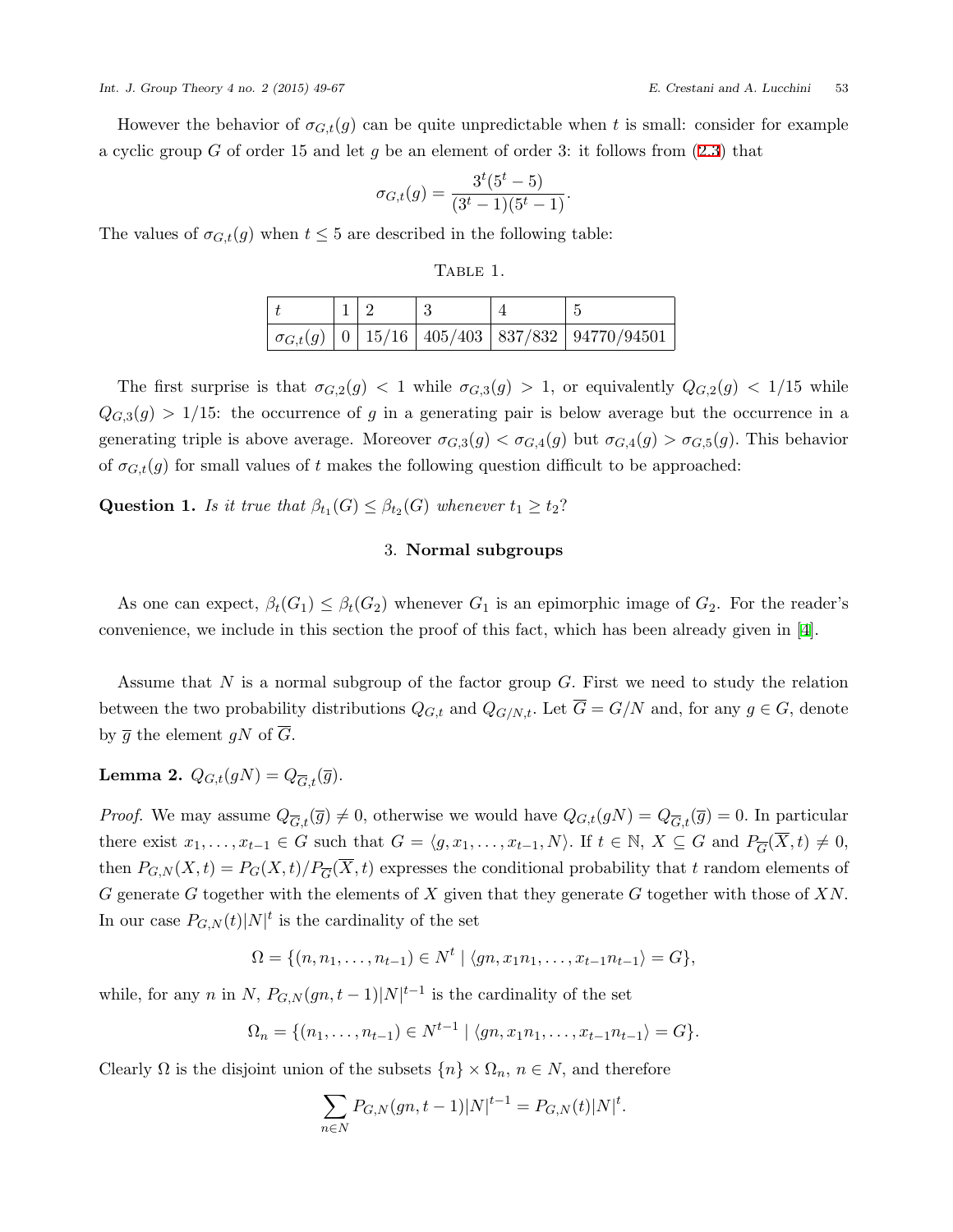Notice that

$$
\frac{Q_{G,t}(gN)}{Q_{\overline{G},t}(\overline{g})} = \frac{\sum_{n \in N} P_G(gn, t-1)}{P_G(t)|G|} \frac{P_{\overline{G}}(t)|G|}{P_{\overline{G}}(\overline{g}, t-1)|N|} = \frac{\sum_{n \in N} P_{G,N}(gn, t-1)}{P_{G,N}(t)|N|} = 1
$$

and the conclusion follows.  $\Box$ 

<span id="page-5-0"></span>**Proposition 3.** If  $N \leq G$  and  $t \geq d(G)$ , then  $\beta_t(G) \geq \beta_t(G/N)$ . The equality holds if and only if  $(\sigma_{G,t}(g_1) - 1)(\sigma_{G,t}(g_2) - 1) \geq 0$  *whenever*  $g_1$  *and*  $g_2$  *are in the same coset of*  $N \in G$ .

*Proof.* Let  $g_1, \ldots, g_m$  be a transversal of *N* in *G*. We have

$$
\beta_t(G) = \frac{1}{2} \left( \sum_{g \in G} \left| Q_{G,t}(g) - \frac{1}{|G|} \right| \right) = \frac{1}{2} \left( \sum_{1 \le i \le m} \left( \sum_{n \in N} \left| Q_{G,t}(g_i n) - \frac{1}{|G|} \right| \right) \right)
$$
  
\n
$$
\ge \frac{1}{2} \left( \sum_{1 \le i \le m} \left| \sum_{n \in N} \left( Q_{G,t}(g_i n) - \frac{1}{|G|} \right) \right| \right) = \frac{1}{2} \left( \sum_{1 \le i \le m} \left| Q_{G,t}(g_i N) - \frac{|N|}{|G|} \right| \right)
$$
  
\n
$$
= \frac{1}{2} \left( \sum_{1 \le i \le m} \left| Q_{\overline{G},t}(\overline{g_i}) - \frac{1}{|\overline{G}|} \right| \right) = \beta_t(\overline{G}).
$$

The equality holds if and only if for each  $i \in \{1, \ldots, m\}$  we have

$$
\sum_{n\in N} \left| Q_{G,t}(g_in) - \frac{1}{|G|} \right| = \left| \sum_{n\in N} \left( Q_{G,t}(g_in) - \frac{1}{|G|} \right) \right|
$$

or equivalently

$$
\sum_{n\in N} |\sigma_{G,t}(g_in)-1| = \left|\sum_{n\in N} (\sigma_{G,t}(g_in)-1)\right|.
$$

This is equivalent to have

$$
(\sigma_{G,t}(g_in_1) - 1)(\sigma_{G,t}(g_in_2) - 1) \ge 0
$$

for every  $n_1, n_2 \in N$ .

Clearly, if  $f \in \text{Frat}(G)$ , the Frattini subgroup of *G*, then  $P_G(g, t) = P_G(gf, t)$  for each  $g \in G$ . This implies that  $\sigma_{G,t}(g_1) = \sigma_{G,t}(g_2)$  whenever  $g_1 \text{Frat}(G) = g_2 \text{Frat}(G)$  and therefore it follows from the previous proposition that:

**Corollary 4.** *If*  $N \leq$  Frat *G then*  $\beta_t(G) = \beta_t(G/N)$ .

However the condition  $\beta_t(G) = \beta_t(G/N)$  for every  $t \geq d(G)$  does not implies that N is contained in the Frattini subgroup of *G*. For example we will see in Section [9](#page-13-0) that  $\beta_t(\text{Sym}(3)) = \beta_t(\text{Sym}(3)/\text{Alt}(3))$ for each  $t \geq 2$ .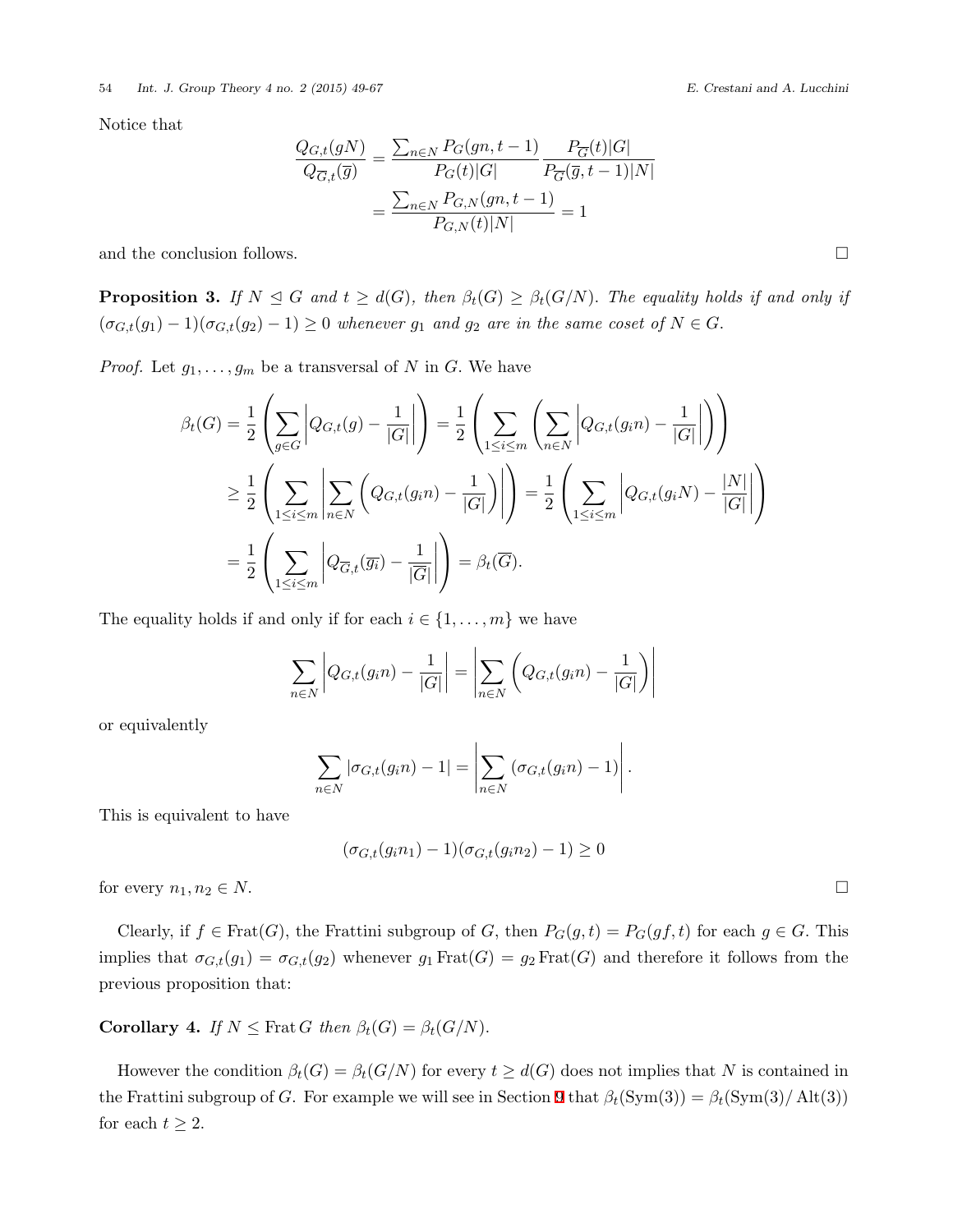#### 4. **Profinite groups**

<span id="page-6-0"></span>Let *G* be a *t*-generated profinite group and let  $\mathcal N$  be the set of the open normal subgroups of *G*. The group *G* is the inverse limit of the factor groups  $G/N$  where *N* runs in  $\mathcal{N}$ ; for each  $N \in \mathcal{N}$ , the group  $G/N$  is a finite probability space with respect to the distribution  $Q_{G/N,t}$ . If  $N_1, N_2$  are open normal subgroups of *G* with  $N_1 \leq N_2$  then there is a natural epimorphism

$$
\pi_{N_1,N_2}:G/N_1\to G/N_2
$$

and Lemma [2](#page-4-0) ensures that if  $X$  is a subset of  $G$  containing  $N_2$ , then

$$
Q_{G/N_2,t}(X/N_2) = Q_{G/N_1,t}(\pi_{N_1,N_2}^{-1}(X/N_2)) = Q_{G/N_1,t}(X/N_1).
$$

In particular

$$
(\{G/N, Q_{G/N,t}\}_{N\in\mathcal{N}}, \{\pi_{N,M}\}_{N,M\in\mathcal{N},N\leq M})
$$

is an inverse system of probability spaces (see[[18](#page-18-2), Definition 2.1]). In[[18](#page-18-2)] the author gives a condition on a inverse system of measure spaces that guarantees the existence and uniqueness of a limit measure space. This condition is trivially satisfied by the inverse limits of discrete probability spaces: hence there is a uniquely defined measure  $\kappa_{G,t}$  on *G* with the property that, for any  $N \in \mathcal{N}$  and any union X of cosets of *N* we have  $\kappa_{G,t}(X) = Q_{G/N,t}(X/N)$ . We estimate the bias of the measure  $\kappa_{G,t}$  considering

$$
\beta_t(G) = ||\kappa_{G,t} - \mu_G||_{\text{tv}} = \sup_{B \in \mathcal{B}(G)} |\kappa_{G,t}(B) - \mu_G(B)|
$$

where  $\mathcal{B}(G)$  is the set of the measurable subsets of  $G$ .

<span id="page-6-2"></span>**Proposition 5.** *If G is a t-generated profinite group, then*

$$
\beta_t(G) = \sup_{N \in \mathcal{N}} \beta_t(G/N).
$$

*Proof.* Let  $N \in \mathcal{N}$  and let  $\mathcal{B}_N(G)$  be the set of the subsets of *G* that are union of cosets of *N* in *G*. We have  $\mathcal{B}_N(G) \subseteq \mathcal{B}(G)$  and if  $B \in \mathcal{B}_N(G)$ , then  $\kappa_{G,t}(B) = Q_{G/N,t}(B/N)$  and  $\mu_G(B) = U_{G/N}(B/N)$  $|B/N|/|G/N|$ *.* But then

$$
\beta_t(G/N) = \max_{B \in \mathcal{B}_N(G)} |Q_{G/N,t}(B/N) - U_{G/N}(B/N)|
$$
  
= 
$$
\max_{B \in \mathcal{B}_N(G)} |\kappa_{G,t}(B) - \mu_G(B)|
$$
  

$$
\leq \sup_{B \in \mathcal{B}(G)} |\kappa_{G,t}(B) - \mu_G(B)| = \beta_t(G).
$$

This implies

<span id="page-6-1"></span>
$$
\beta_t(G) \geq \sup_{N \in \mathcal{N}} \beta_t(G/N).
$$

To conclude our proof, it suffices to show that for every positive real number  $\epsilon$ , there exists  $N \in \mathcal{N}$ such that  $\beta_t(G) \leq \beta_t(G/N) + \epsilon$ . By definition there exists  $B \in \mathcal{B}$  such that

(4.1) 
$$
|\kappa_{G,t}(B) - \mu_G(B)| \geq \beta_t(G) - \frac{\epsilon}{2}.
$$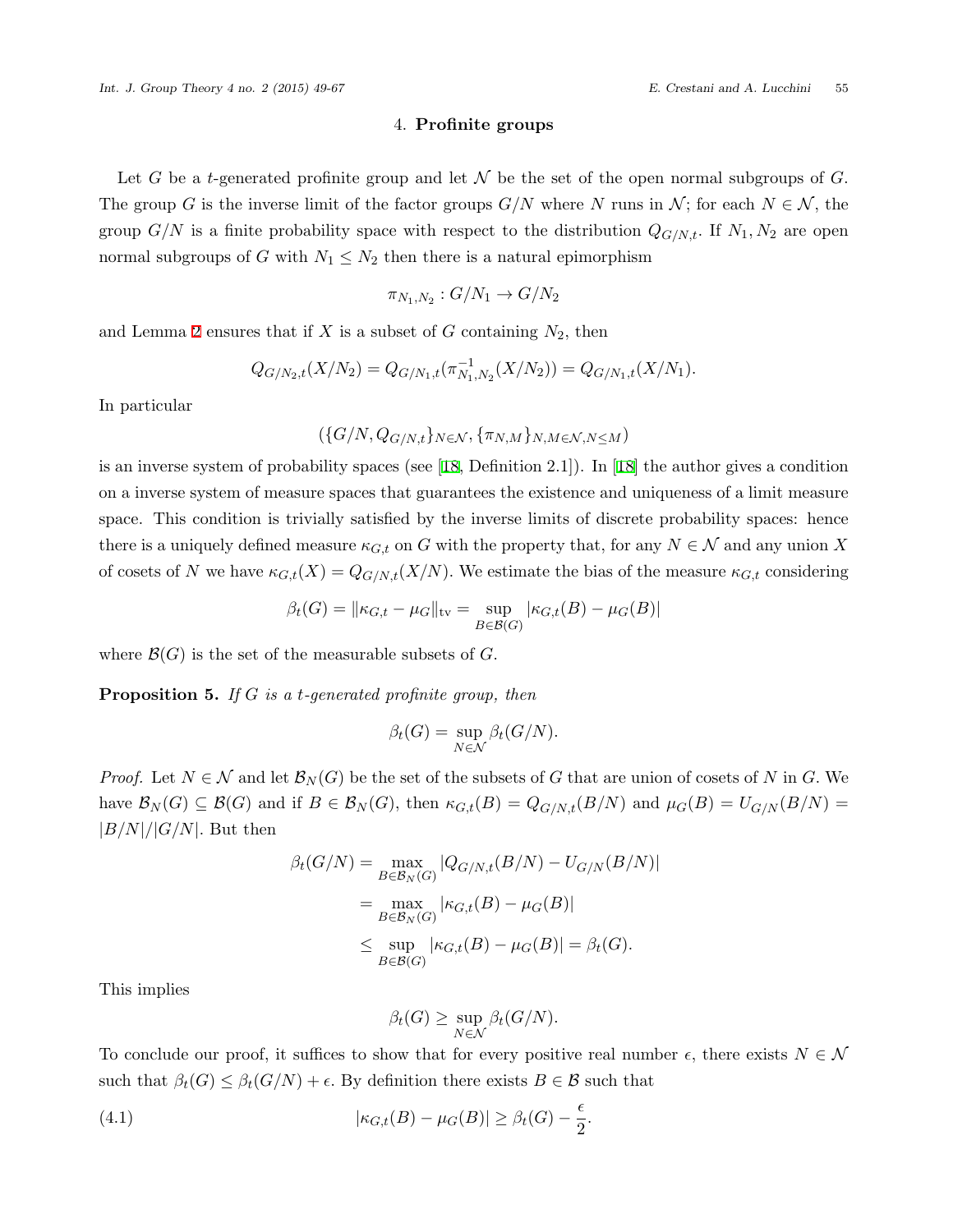*.*

Notice that being *G* finitely generated, there exists a descending chain  $\{N_i\}_{i\in\mathbb{N}}$  of open normal subgroups of *G* such that  $\bigcap_{i \in \mathbb{N}} N_i = 1$ . For every  $n \in \mathbb{N}$ , let

$$
\gamma_n(B) = \frac{|BN_n/N_n|}{|G/N_n|}
$$
 and  $\delta_n(B) = Q_{G/N_n,t}(BN_n/N_n)$ .

We have that  $\{\gamma_n\}_{n\in\mathbb{N}}$  and  $\{\delta_n\}_{n\in\mathbb{N}}$  are decreasing functions and

$$
\mu_G(B) = \inf_{n \in \mathbb{N}} \gamma_n(B)
$$
 and  $\kappa_{G,t}(B) = \inf_{n \in \mathbb{N}} \delta_n(B)$ .

In particular there exists  $n \in \mathbb{N}$  such that

<span id="page-7-0"></span>
$$
\gamma_n(B) - \frac{\epsilon}{2} \le \mu_G(B) \le \gamma_n(B), \quad \delta_n(B) - \frac{\epsilon}{2} \le \kappa_{G,t} \le \delta_n(B)
$$

and consequently

(4.2) 
$$
|\kappa_{G,t}(B) - \mu_G(B)| \le |\gamma_n(B) - \delta_n(B)| + \frac{\epsilon}{2} \le \beta_t(G/N_n) + \frac{\epsilon}{2}
$$

From [\(4.1](#page-6-1))and ([4.2\)](#page-7-0) we immediately conclude that  $\beta_t(G) \leq \beta_t(G/N_n) + \epsilon$ .

# 5. **Nilpotent and pronilpotent groups**

We can now apply the results described in Sections [2](#page-2-0) and [3](#page-4-1) in order to compute  $\beta_t(G)$  when *G* is a *t*-generated pronilpotent group.

First assume that *G* is a finite nilpotent group. Let  $I = \{p_1, \ldots, p_t\}$  be a set of prime numbers, and let  $G = \prod_{i \in I} P_i$  where  $P_i \cong C_{p_i}^{d_i}$  is an elementary abelian  $p_i$  group of rank  $d_i > 0$ . By [\(2.3](#page-3-2)) we have

$$
P_G(t) = \prod_{i \in I} \left( \prod_{0 \le u \le d_i-1} \left( 1 - \frac{p_i^u}{p_i^t} \right) \right).
$$

Forany subset *J* of *I*, let  $\Omega_J = \{ g \in G \mid |g| = \prod_{j \in J} p_j \}$ . If  $g \in \Omega_J$  then by ([2.3\)](#page-3-2)

$$
P_G(g, t-1) = \left( \prod_{i \in J} \left( \prod_{0 \le u \le d_i-2} \left( 1 - \frac{p_i^u}{p_i^{t-1}} \right) \right) \right) \left( \prod_{i \notin J} \left( \prod_{0 \le u \le d_i-1} \left( 1 - \frac{p_i^u}{p_i^{t-1}} \right) \right) \right).
$$

It follows:

(5.1)  

$$
\sigma_{G,t}(g) = \frac{P_G(g, t-1)}{P_G(t)} = \left(\prod_{i \in J} \frac{1}{1 - \frac{1}{p_i^t}}\right) \left(\prod_{i \notin J} \frac{1 - \frac{p_i^{d_i}}{p_i^t}}{1 - \frac{1}{p_i^t}}\right)
$$

$$
= \frac{\left(\prod_{i \in J} p_i^t\right) \left(\prod_{i \notin J} (p_i^t - p_i^{d_i})\right)}{\prod_{i \in I} (p_i^t - 1)}.
$$

Hence

<span id="page-7-1"></span>
$$
2\beta_t(G)|G| = \sum_{J \subseteq I} \left( \left| \frac{\left(\prod_{i \in J} p_i^t\right) \left(\prod_{i \notin J} (p_i^t - p_i^{d_i})\right)}{\prod_{i \in I} (p_i^t - 1)} - 1 \right| |\Omega_J| \right)
$$

$$
\qquad \qquad \Box
$$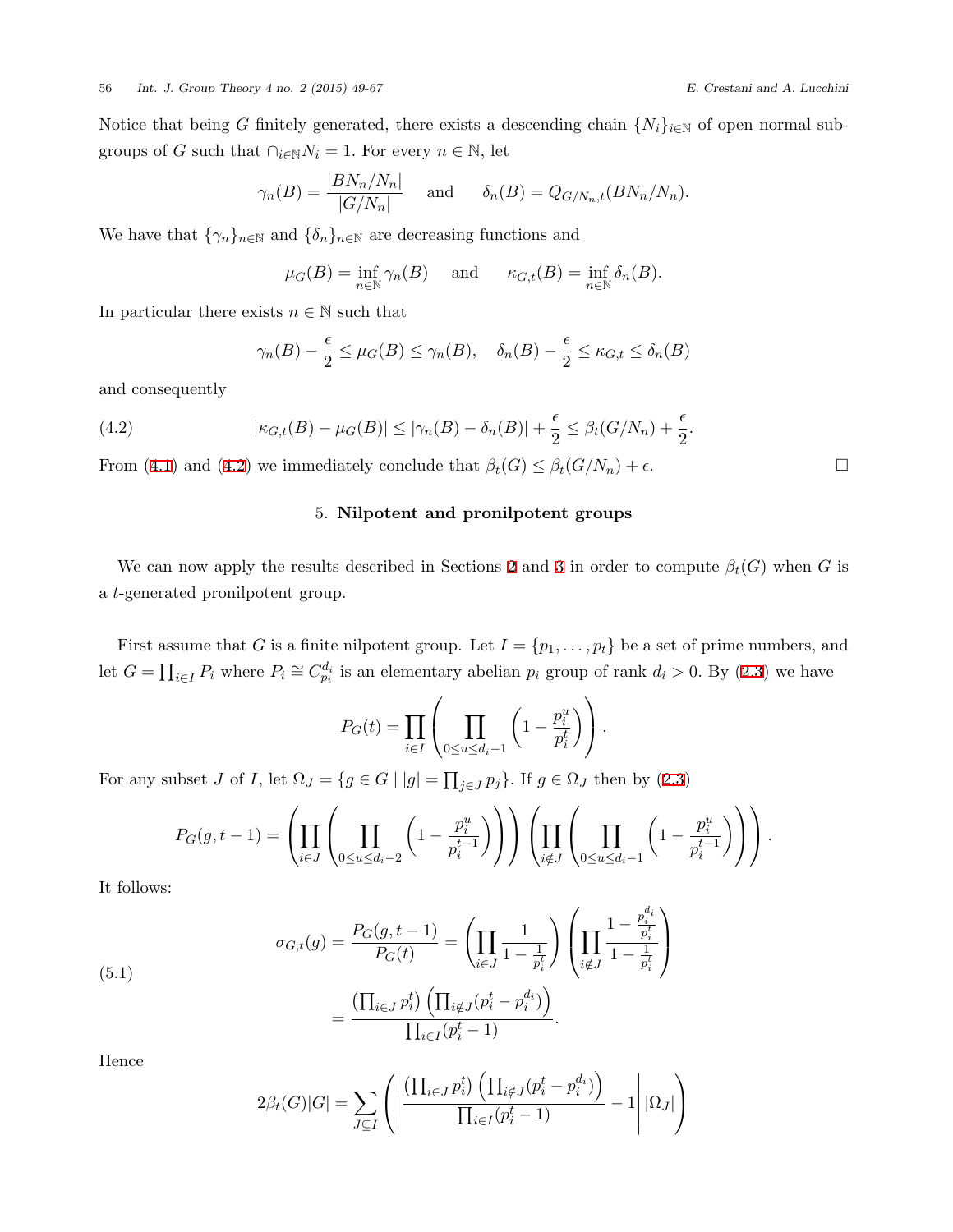and

$$
\beta_t(G) = \frac{1}{2} \sum_{J \subseteq I} \left( \left| \frac{\left( \prod_{i \in J} p_i^t \right) \left( \prod_{i \notin J} (p_i^t - p_i^{d_i}) \right)}{\prod_{i \in I} (p_i^t - 1)} - 1 \right| \frac{\prod_{i \in J} (p_i^{d_i} - 1)}{\prod_{i \in I} p_i^{d_i}} \right).
$$

In particular if  $|G| = C_p^d$  and  $t \geq d$ , then

$$
\frac{P_G(g, t-1)}{P_G(t)} = \begin{cases} \frac{p^t - p^d}{p^t - 1} & \text{if } g = 1\\ \frac{p^t}{p^t - 1} & \text{if } g \neq 1 \end{cases}
$$

and by  $(2.1)$ 

$$
\beta_t(G) = \left(1 - \left(\frac{p^t - p^d}{p^t - 1}\right)\right) \frac{1}{p^d} = \left(\frac{p^d - 1}{p^t - 1}\right) \frac{1}{p^d}.
$$

Since  $\beta_t(G) = \beta_t(G)$  Frat *G*) for every *t*-generated profinite group *G*, we deduce:

<span id="page-8-1"></span>**Proposition 6.** *If G is a finitely generated pro-p group and*  $t \geq d(G)$ *, then* 

$$
\beta_t(G) = \left(\frac{p^{d(G)} - 1}{p^t - 1}\right) \frac{1}{p^{d(G)}}.
$$

<span id="page-8-0"></span>**Proposition 7.** *Let G be a t-generated pronilpotent group. If*  $t \geq 2$ *, then* 

$$
\beta_t(G) \le \frac{\pi^2}{6} - 1 \sim 0.645.
$$

*Proof.* By Proposition [5,](#page-6-2) it suffices to prove the statement for finite nilpotent groups. Moreover, since  $\beta_t(G) = \beta_t(G/\text{Frat}(G))$ , we may assume that *G* is a finite abelian group with a square-free exponent. By([5.1\)](#page-7-1), for every  $g \in G$  we have

$$
\sigma_{G,t}(g) \le \prod_{p||G|} \left(1 - \frac{1}{p^t}\right)^{-1} \le \prod_{p=1}^{\infty} \left(1 - \frac{1}{p^2}\right)^{-1} = \zeta(2) = \frac{\pi^2}{6}.
$$

But then, by  $(2.1)$ , we have

$$
\beta_t(G) = \frac{1}{|G|} \left( \sum_{g \in \Delta_G^+(t)} (\sigma_{G,t}(g) - 1) \right) \le \frac{|\Delta_G^+(t)|}{|G|} \left( \frac{\pi^2}{6} - 1 \right) \le \frac{\pi^2}{6} - 1,
$$

hence our claim is proved.  $\Box$ 

It is interesting to analyze in more details the case  $G = \langle x \rangle$  cyclic of order  $p \cdot q$  where  $p$  and  $q$  primes with  $p < q$ . We have

$$
\sigma_{G,t}(g,t) = \frac{(p^t - p)(q^t - q)}{(p^t - 1)(q^t - 1)} < 1 \quad \text{if } |g| = 1,
$$
  

$$
\sigma_{G,t}(g,t) = \frac{p^t(q^t - q)}{(p^t - 1)(q^t - 1)} \quad \text{if } |g| = p,
$$
  

$$
\sigma_{G,t}(g,t) = \frac{(p^t - p)q^t}{(p^t - 1)(q^t - 1)} < 1 \quad \text{if } |g| = q,
$$
  

$$
\sigma_{G,t}(g,t) = \frac{p^t q^t}{(p^t - 1)(q^t - 1)} > 1 \quad \text{if } |g| = pq.
$$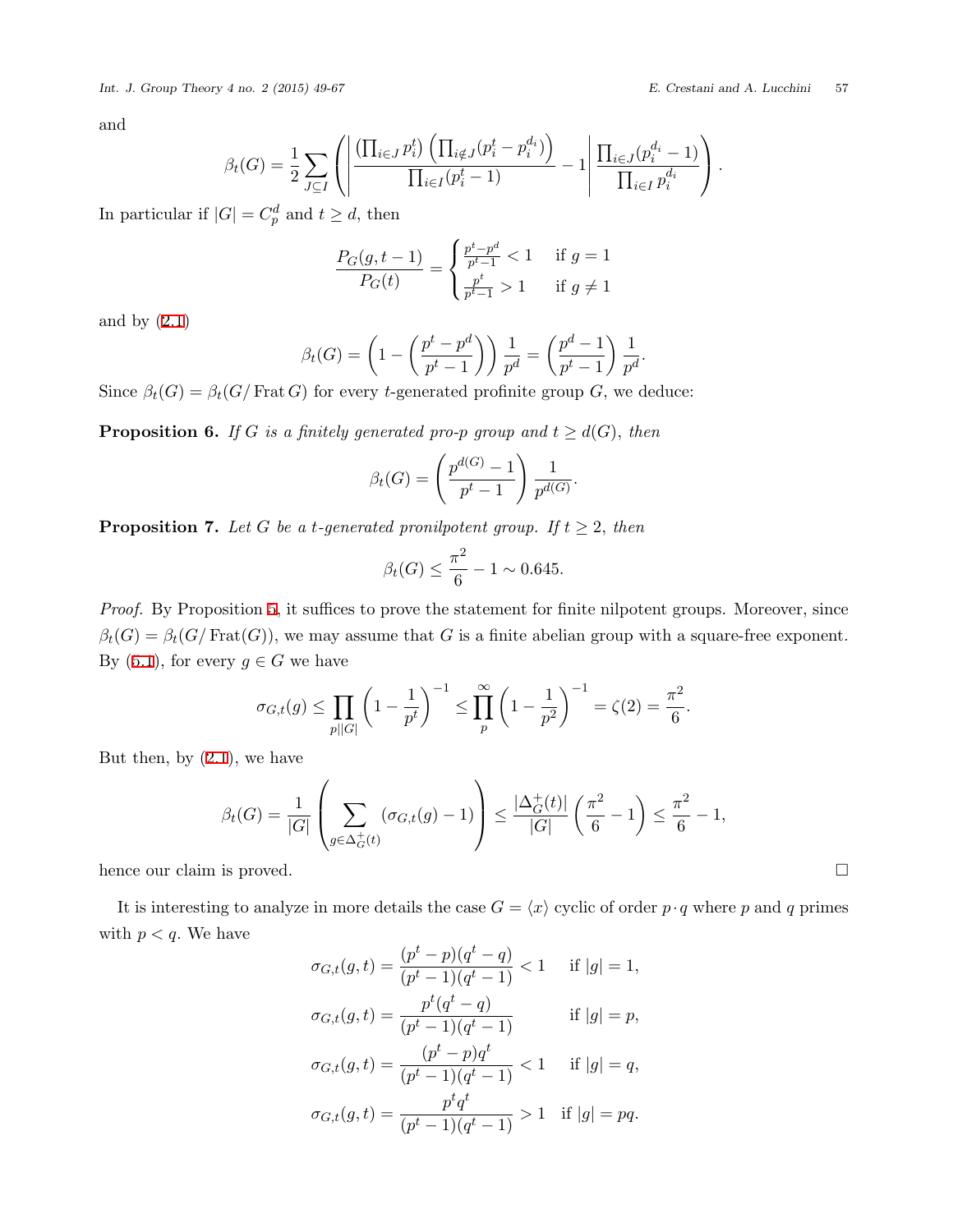Notice that if  $|g| = p$ , then  $\sigma_{G,t}(g,t) \geq 1$  if and only if  $(q^t-1)/(q-1) \geq p^t$ , which is true if t is large enough. If  $(q^t - 1)/(q - 1) \geq p^t$ , then  $\sigma_{G,t}(g,t) \leq 1$  if and only if *g* is contained in the subgroup  $N = \langle x^p \rangle$  of *G* of order *q*, so, by Proposition [3](#page-5-0),  $\beta_t(G) = \beta_t(G/N) = \beta_t(C_p)$ ; hence

$$
\beta_t(C_{pq}) = \beta_t(C_p) = \frac{p-1}{p(p^t-1)}
$$
 if  $\frac{q^t-1}{q-1} \geq p^t$ .

For example, if  $p = 2$ , then  $(q<sup>t</sup> - 1)/(q - 1) \ge 2<sup>t</sup>$  whenever *q* is an odd prime and  $t \ge 2$  so  $\beta_t(C_{2q}) =$  $\beta_t(C_2) = (2(2^t - 1))^{-1}$  if  $t \geq 2$ *.* 

If  $(q^t - 1)/(q - 1) < p^t$ , then  $\sigma_{G,t}(g, t) > 1$  if and only if  $|g| = pq$ , so

$$
\beta_t(C_{pq}) = \frac{\phi(pq)}{pq} \left( \frac{p^t q^t}{(p^t - 1)(q^t - 1)} - 1 \right) = \frac{(p^t + q^t - 1)(p - 1)(q - 1)}{(p^t - 1)(q^t - 1)pq} \text{ if } \frac{q^t - 1}{q - 1} < p^t.
$$

In particular, for  $t = 1$  we have

$$
\beta_1(C_{pq}) = \frac{p+q-1}{pq} = 1 - \frac{\phi(pq)}{pq}.
$$

This is a particular case of a more general situation: indeed if  $G = C_n$  then  $\sigma_{G,1}(g) = 0$  if  $\langle g \rangle \neq G$ ,  $\sigma_{G,1}(g) = 1/P_G(1) = n/\phi(n)$  otherwise, so

$$
\beta_1(G) = \frac{\phi(n)}{n} \left( \frac{n}{\phi(n)} - 1 \right) = 1 - \frac{\phi(n)}{n}.
$$

### 6. **Comparing**  $\beta_t(G)$  and  $P_G(t)$

<span id="page-9-1"></span>We concluded the previous section, showing that  $\beta_1(G) = 1 - P_G(1)$  if *G* is a cyclic group. This is a particular instance of a more general result (see also[[17,](#page-18-0) Proposition 1.5.1]):

<span id="page-9-0"></span>**Proposition 8.** If G is a finite group and  $t \geq d(G)$ , then  $\beta_t(G) \leq 1 - P_G(t)$ . Moreover if  $G \neq 1$  then *the equality holds if and only if*  $G$  *is cyclic and*  $t = 1$ *.*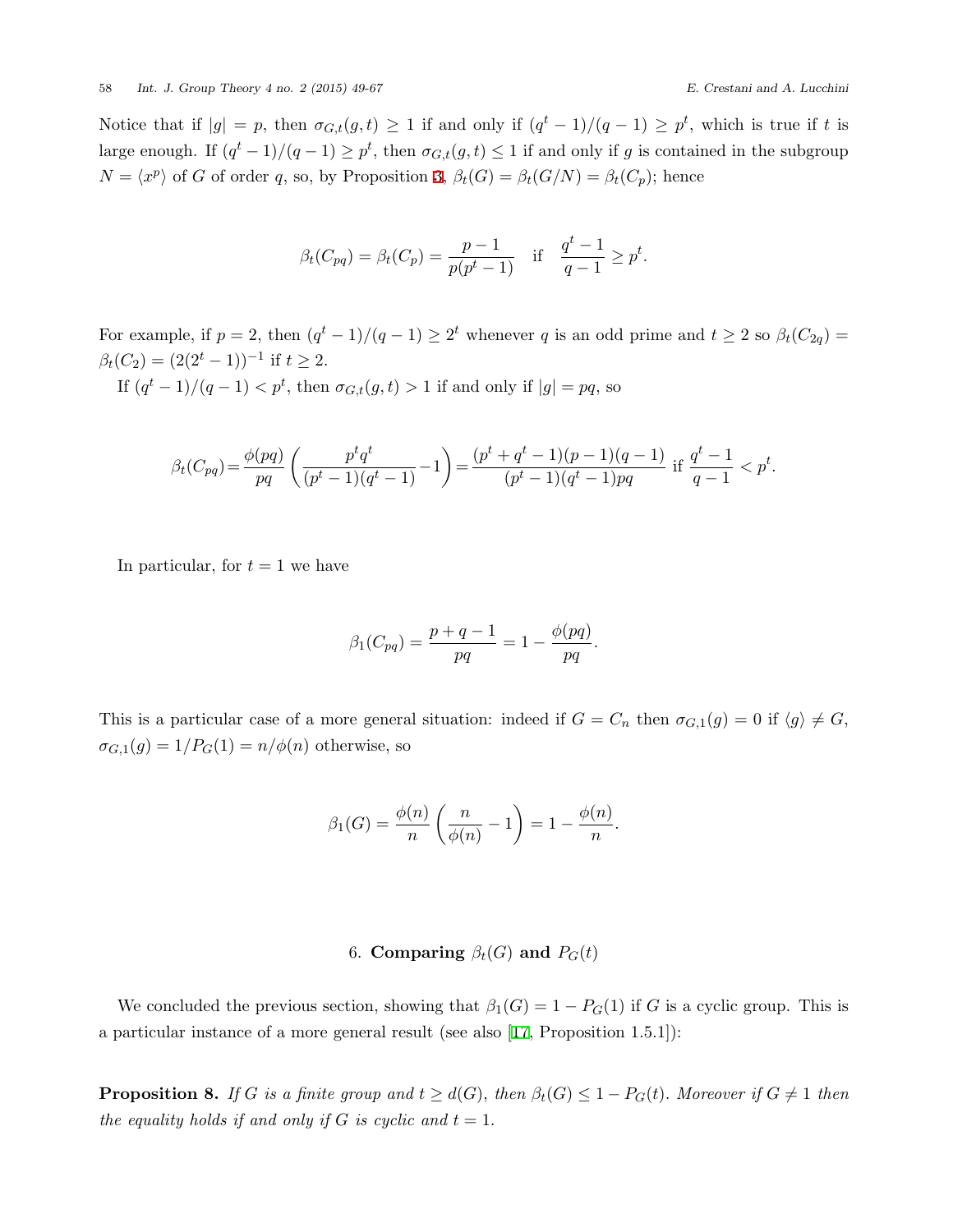*Proof.* Set  $\delta(g_1, \ldots, g_t) = 1$  if  $\langle g_1, \ldots, g_t \rangle = G$ ,  $\delta(g_1, \ldots, g_t) = 0$  otherwise. We have

$$
2\beta_t(G) = \sum_{g_1 \in G} \left| Q_G(g_1) - \frac{1}{|G|} \right| = \sum_{g_1 \in G} \left| \frac{|\Phi_G(g_1, t - 1)|}{|\Phi_G(t)|} - \frac{1}{|G|} \right|
$$
  
\n
$$
= \sum_{g_1 \in G} \left| \left( \sum_{(g_2, \ldots, g_t) \in G^{t-1}} \frac{\delta(g_1, g_2, \ldots, g_t)}{|\Phi_G(t)|} \right) - \frac{1}{|G|} \right|
$$
  
\n
$$
= \sum_{g_1 \in G} \left| \sum_{(g_2, \ldots, g_t) \in G^{t-1}} \left( \frac{\delta(g_1, g_2, \ldots, g_t)}{|\Phi_G(t)|} - \frac{1}{|G|^t} \right) \right|
$$
  
\n
$$
\leq \sum_{(g_1, g_2, \ldots, g_t) \in G^t} \left| \frac{\delta(g_1, g_2, \ldots, g_t)}{|\Phi_G(t)|} - \frac{1}{|G|^t} \right|
$$
  
\n
$$
= \sum_{(g_1, \ldots, g_t) \in \phi_G(t)} \left| \frac{\delta(g_1, \ldots, g_t)}{|\Phi_G(t)|} - \frac{1}{|G|^t} \right| + \sum_{(g_1, \ldots, g_t) \notin \phi_G(t)} \left| \frac{\delta(g_1, \ldots, g_t)}{|\Phi_G(t)|} - \frac{1}{|G|^t} \right|
$$
  
\n
$$
= \sum_{(g_1, \ldots, g_t) \in \phi_G(t)} \left| \frac{1}{|\Phi_G(t)|} - \frac{1}{|G|^t} \right| + \sum_{(g_1, \ldots, g_t) \notin \phi_G(t)} \frac{1}{|G|^t}
$$
  
\n
$$
= |\Phi_G(t)| \left( \frac{1}{|\Phi_G(t)|} - \frac{1}{|G|^t} \right) + \frac{|G|^t - |\Phi_G(t)|}{|G|^t} = 2 \left( 1 - \frac{|\Phi_G(t)|}{|G|^t} \right).
$$

The equality is satisfied if and only if for each  $g_1 \in G$  we have that

$$
\left| \sum_{(g_2,...,g_t)\in G^{t-1}} \left( \frac{\delta(g_1,g_2,...,g_t)}{|\Phi_G(t)|} - \frac{1}{|G|^t} \right) \right| = \sum_{(g_2,...,g_t)\in G^t} \left| \frac{\delta(g_1,g_2,...,g_t)}{|\Phi_G(t)|} - \frac{1}{|G|^t} \right|
$$

or equivalently if and only if

$$
\left(\frac{\delta(g_1, x_2, \dots, x_t)}{|\Phi_G(t)|} - \frac{1}{|G|^t}\right) \left(\frac{\delta(g_1, y_2, \dots, y_t)}{|\Phi_G(t)|} - \frac{1}{|G|^t}\right) \ge 0 \tag{*}
$$

for each  $g_1, x_2, \ldots, x_t, y_2, \ldots, y_t \in G$ . This is true if  $G = 1$  or if  $G$  is cyclic and  $t = 1$ . Conversely assume that  $(*)$  is satisfied: in particular we can choose  $g_1, x_2, \ldots, x_t$  such that  $\langle g_1, x_2, \ldots, x_t \rangle = G$ and take  $y_2 = \cdots = y_t = 1$ : we have

$$
\left(\frac{1}{|\Phi_G(t)|} - \frac{1}{|G|^t}\right) \left(\frac{\delta(g_1, 1, \dots, 1)}{|\Phi_G(t)|} - \frac{1}{|G|^t}\right) \ge 0,
$$

hence  $\delta(g_1, 1, \ldots, 1) = 1$ , i.e.  $G = \langle g_1 \rangle$ . Moreover  $t = 1$ , otherwise

$$
\left(\frac{\delta(1,1,\ldots,1)}{|\Phi_G(t)|}-\frac{1}{|G|^t}\right)\left(\frac{\delta(1,g_1,1,\ldots,1)}{|\Phi_G(t)|}-\frac{1}{|G|^t}\right)=\frac{-1}{|G|^t}\left(\frac{1}{|\Phi_G(t)|}-\frac{1}{|G|^t}\right)<0.
$$

This concludes the proof of our statement. □

It is well-known that a profinite group *G*, being a compact topological group, can be seen as a probability space. If we denote with  $\mu$  the normalized Haar measure on *G*, so that  $\mu(G) = 1$ , the probability that *k* random elements generate *G* is defined as

$$
P_G(k) = \mu\{(x_1,\ldots,x_k) \in G^k | \langle x_1,\ldots,x_k \rangle = G\},\
$$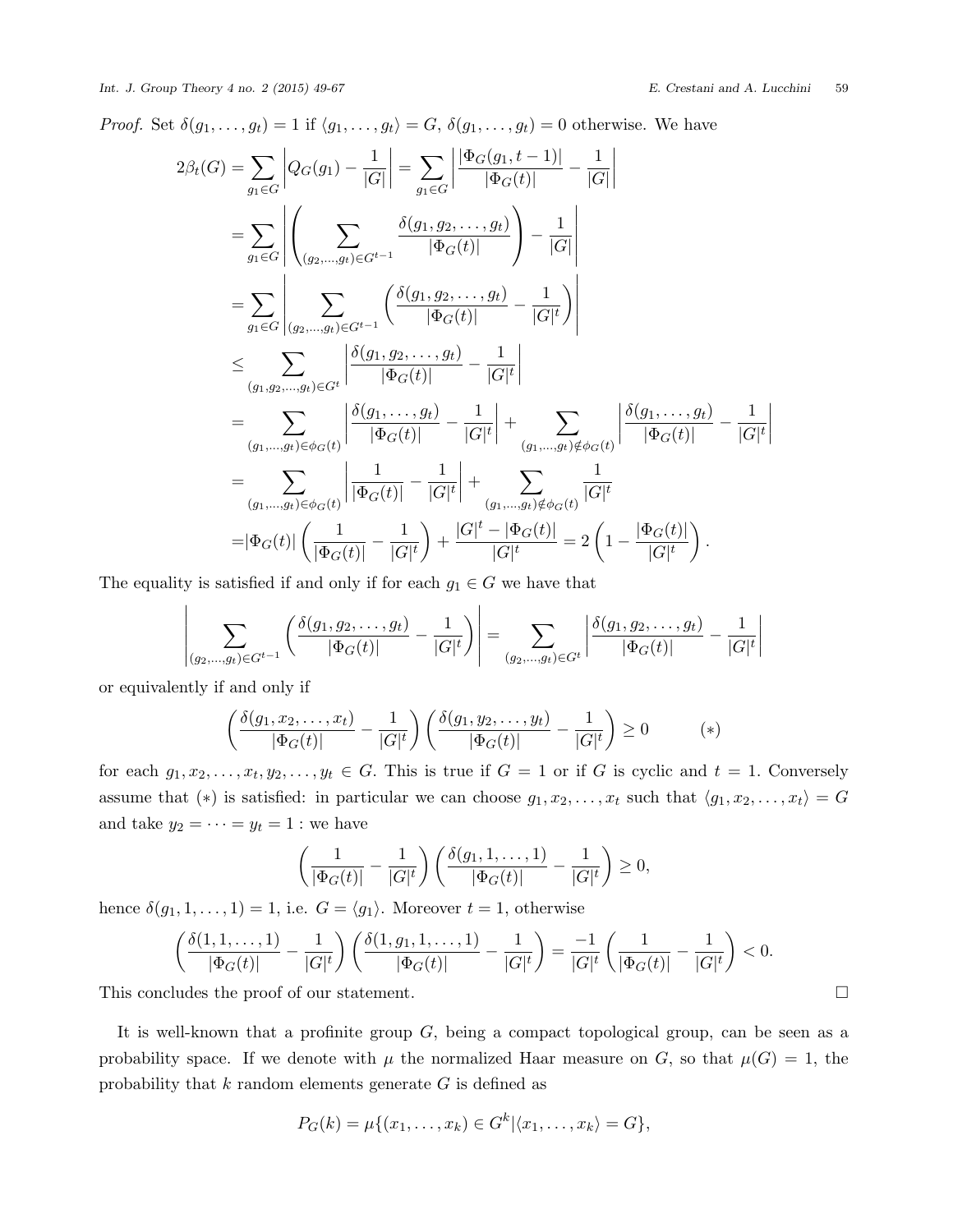where $\mu$  denotes also the product measure on  $G^k$ . By [[14,](#page-18-3) Theorem 1] we have

(6.1) 
$$
P_G(t) = \inf_{N \in \mathcal{N}} P_{G/N}(t).
$$

But then

$$
\beta_t(G) = \sup_{N \in \mathcal{N}} \beta_t(G/N) \le \sup_{N \in \mathcal{N}} (1 - P_{G/N}(t))
$$

$$
= 1 - \inf_{N \in \mathcal{N}} P_{G/N}(t) = 1 - P_G(t).
$$

So we have:

<span id="page-11-0"></span>**Corollary 9.** *If G is a t*-generated profinite group, then  $\beta_t(G) \leq 1 - P_G(t)$ .

As a consequence of Proposition [8](#page-9-0), we are ensured that the distribution *QG,t* is "almost" uniform if *t* randomly chosen elements from *G* almost certainly generate *G*: in this case  $P_G(t)$  is closed to 1 and so  $\beta_t(G)$  is closed to 0. However this condition is quite far from being necessary. Indeed the inequality  $\beta_t(G) \leq 1 - P_G(t)$  is not sharp. For example we have:

**Theorem 10** ([\[4,](#page-17-3) Theorem 3]). For every positive real number  $\varepsilon$ , there exist a positive integer t and *a t*-generated prosupersoluble group *G* such that  $P_G(t) = 0$  and  $\beta_t(G) \leq \varepsilon$ .

# 7. **A defect in the product replacement algorithm**

In [\[1\]](#page-17-4) Babai and Pak demonstrated a defect in the product replacement algorithm. For certain groups *G* the distribution  $Q_{G,t}$  is far from  $U_G$ . More precisely:

**Theorem [1](#page-17-4)1** ([1, Theorem 2.1]). Let  $G = Alt(n)^{n!/8}$ . If  $n \geq 5$ , then G is 2-generated but, for  $t \geq 4$ ,  $\beta_t(G)$  *tends to 1 as*  $n \to \infty$ *.* 

The result of Babai and Pak implies that if  $\hat{F}_2$  is the free profinite group of rank 2 and  $t \geq 4$ , then  $\beta_t(\hat{F}_2) = 1$ . In [\[17](#page-18-0)] Pak proposed the following problem: can one exhibit the bias for a sequence of finite soluble groups? In other words can we produce a sequence of *t*-generated finite soluble groups such that  $\beta_t(H_n) \to 1$  as  $n \to \infty$ ? Equivalently does there exist a *t*-generated prosoluble group *G* with  $\beta_t(G) = 1$ ? It is not difficult to give an affirmative answer in the particular case when  $t = d(G)$ . For example in[[3](#page-17-5)] the following result has been proved:

**Theorem 12** ([[3](#page-17-5), Theorem 1])**.** *There exists a 2-generated metabelian profinite G group with the property that*  $\mu_G(\Omega) = 0$ *, where* 

$$
\Omega = \{ x \in G \mid \langle x, y \rangle = G \text{ for some } y \in G \}.
$$

*By definition*  $\kappa_{G,2}(\Omega) = 1$  *and consequently*  $\beta_2(G) \geq |\kappa_{G,2}(\Omega) - \mu_G(\Omega)| = 1$ .

A more important and intriguing question is whether we can find a finitely generated prosoluble group *G* with the property that  $\beta_t(G) = 1$  for some given integer *t* significantly larger than  $d(G)$ . It follows from Corollary [9](#page-11-0) that we can have  $\beta_t(G) = 1$  only if  $P_G(t) = 0$ . If we consider arbitrary profinite groups, this does not represent a serious obstacle: for example if  $G = \hat{F}_d$  is the free profinite group of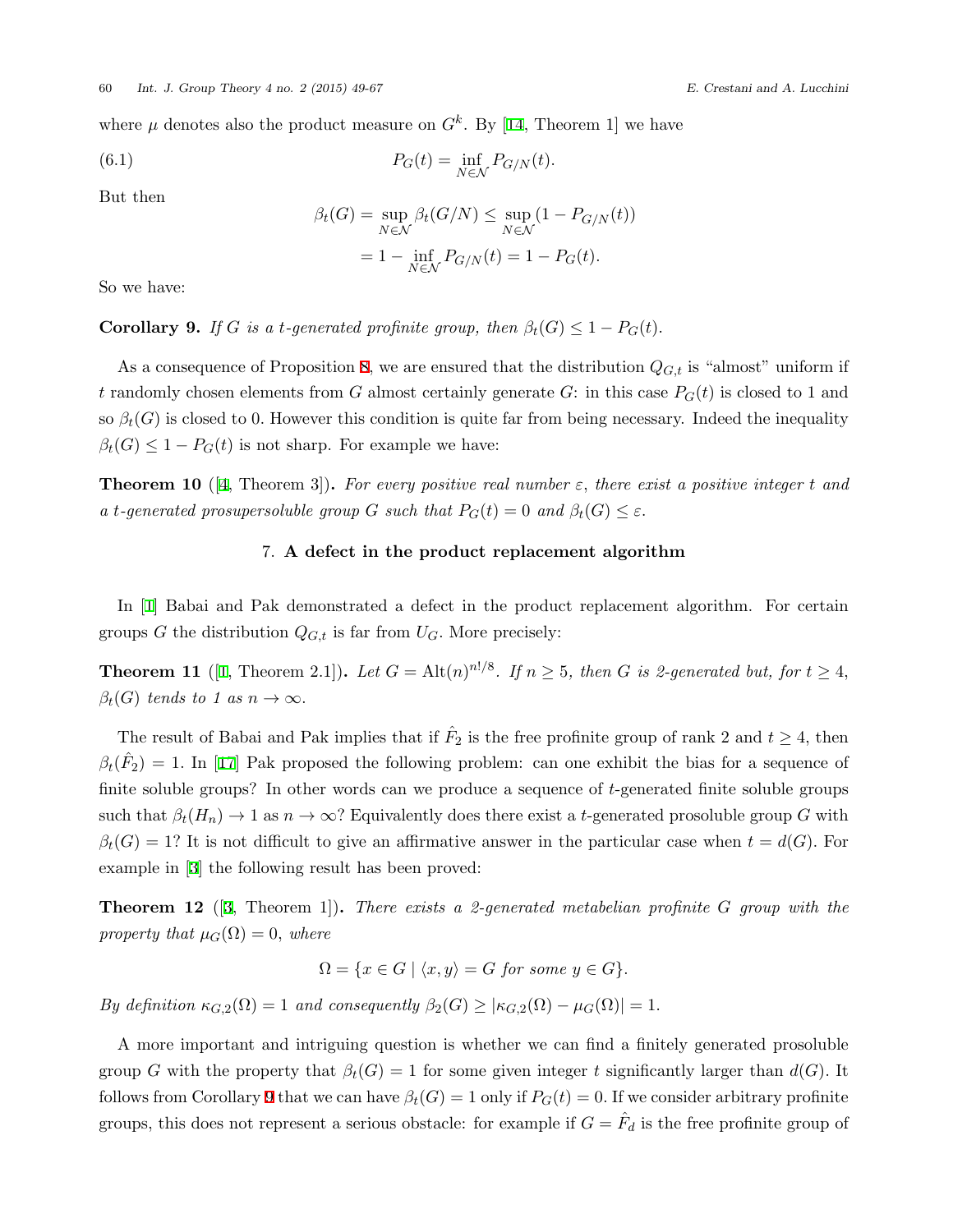rank $d \geq 2$  then  $P_{\hat{F}_d}(t) = 0$  for every  $t \geq d$  (see for example [[8](#page-17-6)]). The situation is different in the case of finitely generated prosoluble groups. If *G* is a finitely generated prosoluble group then  $P_G(t) > 0$ if  $t \geq \lceil c(d(G) - 1) + 1 \rceil$ , with  $c \leq 3.243$ , the Pàlfy-Wolf constant (see [\[11](#page-18-4)] and [\[13](#page-18-5)]): so if *G* is a *t*generated prosoluble group with  $\beta_G(t) = 1$ , then the ratio between *t* and the smallest cardinality  $d(G)$ of a generating set of *G* cannot be arbitrarily large. However in[[3](#page-17-5)] examples have been constructed of prosoluble *d*-generated groups  $G_d$  for which there exists an integer  $t_d$  with  $\beta_{t_d}(G_d) = 1$  and where the difference  $t_d - d$  tends to infinity as  $d \rightarrow \infty$ . More precisely:

**Theorem 13** ([\[3,](#page-17-5) Theorem 1]). Let  $d \in \mathbb{N}$  with  $d \geq 3$  and let k be a non negative integer with  $2k \leq d-3$ . There exists a sequence of d-generated finite soluble groups  $J_m$  with  $\beta_{d+k}(J_m) \geq 1-\epsilon_m$ *for a certain sequence*  $\epsilon_m$  *such that*  $\epsilon_m$  *tends to* 0 *as m tends to infinity.* 

**Corollary 14.** Let  $d \in \mathbb{N}$  with  $d \geq 3$  and let F be the free prosoluble group of rank  $d$ . Then  $\beta_{d+k}(F) = 1$ *for every k such that*  $2k \leq d-3$ *.* 

The groups described in[[3\]](#page-17-5) have a quite intricate structure and one would like to produce easier examples. By Proposition [7](#page-8-0) these cannot be obtained just considering pronilpotent groups. However in[[4](#page-17-3)] it is proved that if *G* is the free prosupersoluble group of rank  $d \geq 2$ , then  $P_G(t) > 0$  if and only if  $t \geq 2d + 1$  so one could expect to have  $\beta_{d+k}(G) = 1$  for *k* significantly larger than *d*. However this is not what occurs. In fact we have:

**Theorem 15** ([[4](#page-17-3), Theorem 2]). If *G* is a noncylic finite supersoluble group and  $k \geq 3$ , then  $\beta_{d(G)+k}(G) \leq$ 0*.*6

# 8. **Positively unbiased groups**

A profinite group *G* is called positively finitely generated (PFG) if  $P_G(k) > 0$  for some  $k \in \mathbb{N}$ . This concept actually first arose in the context of field arithmetic. Various theorems that are valid for"almost all" *k*-tuples in the absolute Galois group  $G(F)$  of a field F appear in [[6](#page-17-7)]. Answering a question of Fried and Jarden[[6](#page-17-7)], Kantor and Lubotzky [\[8\]](#page-17-6) have shown that the free profinite group ofrank *d* is not PFG if  $d \geq 2$ . On the other hand, Mann [[14\]](#page-18-3) has proved that finitely generated prosoluble groups have this property. Denote by  $m_n(G)$  the number of index *n* maximal subgroups of *G.* A group *G* is said to have polynomial maximal subgroup growth (PMSG) if  $m_n(G) \leq n^c$  for all *n* (for some constant *c*). A one-line argument shows that PMSG groups are positively finitely generated. By a very surprising result of Mann and Shalev [\[15](#page-18-6)] the converse also holds: a profinite group is PFG if and only if it has polynomial maximal subgroup growth.

We introduce a similar notion in relation with the study of  $\beta_k(G)$ . We say that a finitely generated profinite group is positively unbiased generated (PUG) is  $\beta_k(G) < 1$  for some  $k \in \mathbb{N}$ . It follows from Corollary [9](#page-11-0) that if  $P_G(t) > 0$  then  $\beta_t(G) < 1$ , so PFG groups are PUG. However, as we noticed at the end of the Section [6](#page-9-1), it can be that  $\beta_t(G) < 1$  even if  $P_G(t) = 0$ . On the other hand we don't know examples of PUG groups that are not PFG. So we propose the following question: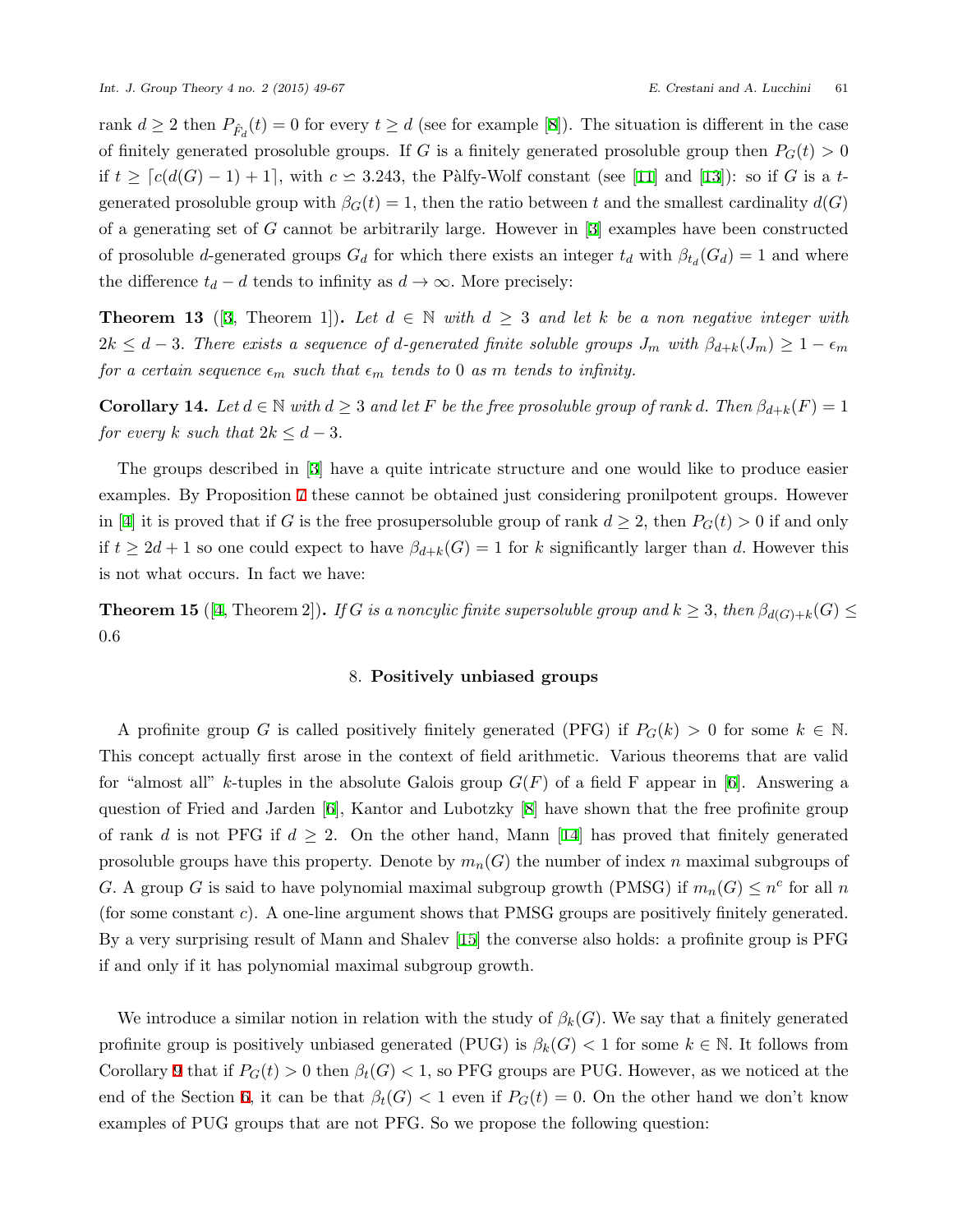<span id="page-13-0"></span>**Question 2.** *Is it true that a profinite groups G is PFG if and only if it is PUG?*

### 9. **Some Frobenius groups**

In the remaining part of this survey, we compute  $\beta_t(G)$  in other significant families of finite groups. We start considering some Forbenius groups. Assume that *p* and *q* are prime numbers and let *a* be the multiplicative order of *p* module *q*. The affine group  $\text{Aff}(1, p^a)$  contains a subgroup  $G \cong C_p^a \rtimes C_q$ . The socle *N* of *G* is isomorphic to  $C_p^a$  and is the unique minimal normal series of *G*. We can compute  $P_G(g, t)$  $P_G(g, t)$  $P_G(g, t)$  applying formula ([2.3\)](#page-3-2) to the chief series  $1 < N < G$ .

(1) If  $g = 1$ , then, since *N* has  $p^a$  complements in *G*, we have

$$
P_G(g,t) = P_G(t) = \left(1 - \frac{p^a}{p^{at}}\right)\left(1 - \frac{1}{q^t}\right).
$$

(2) If  $|g| = p$ , then there is no complement of *N* in *G* containing *g* hence

$$
P_G(g,t) = \left(1 - \frac{1}{q^t}\right).
$$

(3) If  $|g| = q$ , then  $\langle g \rangle N = G$  and there is no complement of  $G/N$  in  $G/N$  containing  $gN$ , while  $\langle g \rangle$  is the unique complement of *N* in *G* containing *g*. Therefore

$$
P_G(g,t) = \left(1 - \frac{1}{p^{at}}\right).
$$

It follows that for  $t \geq 2$  we have

$$
\sigma_{G,t}(g,t) = \frac{(p^{at} - p^{2a})}{(p^{at} - p^{a})} \frac{(q^{t} - q)}{(q^{t} - 1)} \quad \text{if } |g| = 1,
$$
  

$$
\sigma_{G,t}(g,t) = \frac{p^{at}}{(p^{at} - p^{a})} \frac{(q^{t} - q)}{(q^{t} - 1)} \quad \text{if } |g| = p,
$$
  

$$
\sigma_{G,t}(g,t) = \frac{q^{t}}{q^{t} - 1} \qquad \text{if } |g| = q.
$$

Notice that  $p^{at}(q^t - q) \leq (p^{at} - p^a)(q^t - 1)$  if and only  $(q^t - 1)/(q - 1) \leq p^{a(t-1)}$ . Since  $q \leq p^a - 1$ we have  $(q^t-1)/(q-1) \leq (q+1)^{t-1} \leq p^{a(t-1)}$ . But then  $\sigma_{G,t}(g,t) \leq 1$  if and only if  $g \in N$  and this implies

$$
\beta_t(G) = \beta_t(G/N) = \beta_t(C_q) = \frac{(q-1)}{(q^t - 1)q}.
$$

In the particular case when  $p = 3$  and  $q = 2$ , we get

$$
\beta_t(\text{Sym}(3)) = \beta_t(C_2) = \frac{1}{(2^t - 1)2}.
$$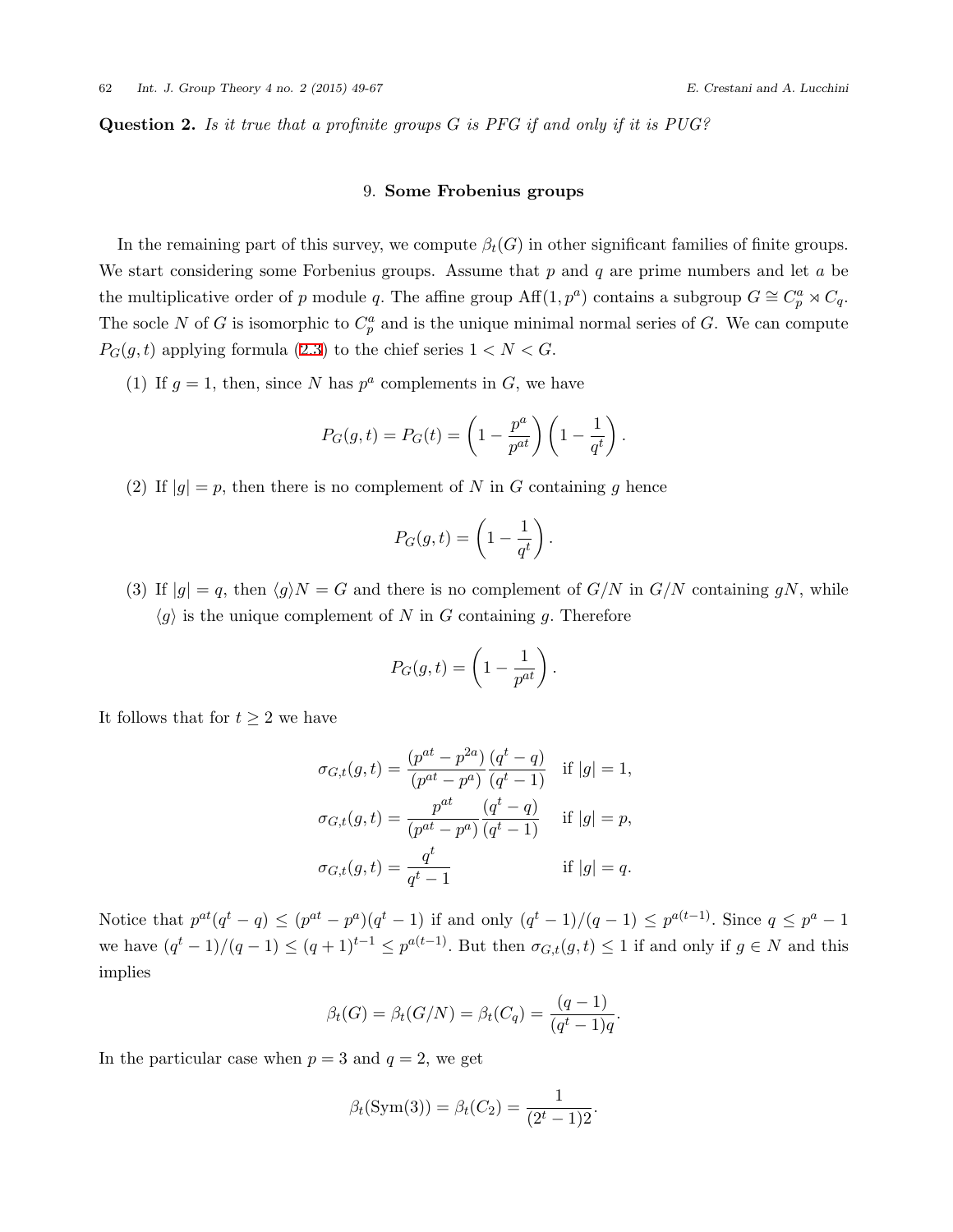$$
10. G = \text{Sym}(4)
$$

If  $G = Sym(4)$ , we have

$$
P_G(t) = \left(1 - \frac{1}{2^t}\right) \left(1 - \frac{3}{3^t}\right) \left(1 - \frac{4}{4^t}\right).
$$

We compute  $\sigma_{G,t}(g) = P_G(g, t-1)/P_G(t)$  where *g* belongs to a set of representatives for the conjugacy classes of *G* :

$$
\sigma_{G,t}(1) = \frac{\left(1 - \frac{1}{2^{t-1}}\right)\left(1 - \frac{3}{3^{t-1}}\right)\left(1 - \frac{4}{4^{t-1}}\right)}{P_G(t)} = \frac{(2^t - 2)(3^t - 9)(4^t - 16)}{(2^t - 1)(3^t - 3)(4^t - 4)}
$$

$$
\sigma_{G,t}((1,2)(3,4)) = \frac{\left(1 - \frac{1}{2^{t-1}}\right)\left(1 - \frac{3}{3^{t-1}}\right)}{P_G(t)} = \frac{(2^t - 2)(3^t - 9)4^t}{(2^t - 1)(3^t - 3)(4^t - 4)}
$$

$$
\sigma_{G,t}((1,2,3)) = \frac{\left(1 - \frac{1}{2^{t-1}}\right)\left(1 - \frac{1}{4^{t-1}}\right)}{P_G(t)} = \frac{(2^t - 2)3^t(4^t - 4)}{(2^t - 1)(3^t - 3)(4^t - 4)}
$$

$$
\sigma_{G,t}((1,2)) = \frac{\left(1 - \frac{1}{3^{t-1}}\right)\left(1 - \frac{2}{4^{t-1}}\right)}{P_G(t)} = \frac{2^t(3^t - 3)(4^t - 8)}{(2^t - 1)(3^t - 3)(4^t - 4)}
$$

$$
\sigma_{G,t}((1,2,3,4)) = \frac{\left(1 - \frac{1}{3^{t-1}}\right)}{P_G(t)} = \frac{2^t(3^t - 3)4^t}{(2^t - 1)(3^t - 3)(4^t - 4)}.
$$

Notice that

- $\sigma_{G,t}(1)$  < 1 for every  $t \geq 2$ ;
- $\sigma_{G,t}((1,2)(3,4)) < 1$  for every  $t \geq 2$ ;
- *•*  $\sigma_{G,t}((1,2,3))$  < 1 for every *t* ≥ 2;
- $\bullet$  *σG*,*t*((1*,* 2)) *>* 1 for every *t* ≥ 3 while *σ*<sub>*G*,2</sub>((1*,* 2*,* 3)) < 1;
- $\sigma_{G,t}((1,2,3,4)) > 1$  for every  $t \geq 2$ .

It  $t \geq 3$ , then  $\sigma_{G,t}(g) \leq 1$  if and only if  $g \in \text{Alt}(n)$  and therefore

$$
\beta_t(\text{Sym}(4)) = \beta_t(\text{Sym}(4)/\text{Alt}(4)) = \beta_t(C_2) = \frac{1}{(2^t - 1)2}.
$$

However if  $t = 2$  then  $\sigma_{G,t}(g) > 1$  only if *g* is a 4-cycle and

$$
\beta_2(\text{Sym}(4)) = \frac{6}{24} \left( \frac{2^2}{2^2 - 1} \frac{4^2}{4^2 - 4} - 1 \right) = \frac{7}{36} > \beta_2(C_2) = \frac{1}{6}.
$$
  
11.  $G = \text{Sym}(n)$ 

We have seen in the previous two examples that if  $G \in \{Sym(3), Sym(4)\}$  and  $t \geq 3$ , then  $\beta_t(G) =$  $\beta_t(C_2)$ .The situation is similar for all the symmetric groups. By ([2.2](#page-3-0)), for  $g \in G = \text{Sym}(n)$ , we have

$$
P_G(g,t) = \sum_{n \in \mathbb{N}} \frac{a(n,g)}{n^t} \quad \text{ with } \quad a(n,g) = \sum_{g \in H, |G:H| = n} \mu_G(H).
$$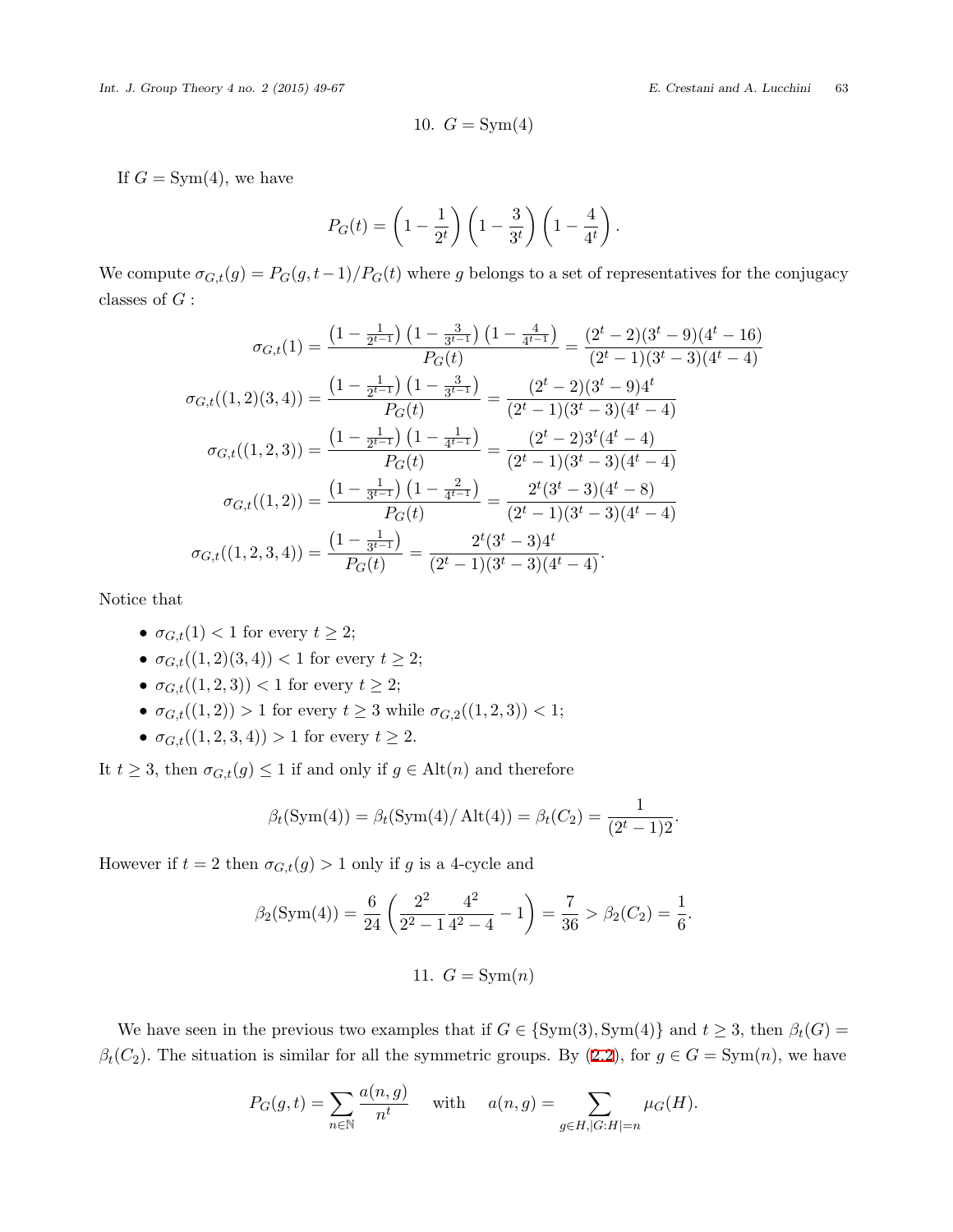Since  $\text{Alt}(n)$  is the unique subgroup of  $\text{Sym}(n)$  of index 2 we have

$$
P_G(g,t) = \begin{cases} 1 - \frac{1}{2^t} + \sum_{n\geq 3} \frac{a(n,g)}{n^t} & \text{if } g \in \text{Alt}(n) \\ 1 + \sum_{n\geq 3} \frac{a(n,g)}{n^t} & \text{otherwise.} \end{cases}
$$

This implies that if *t* is large enough then

$$
\sigma_{G,t}(g) \sim \begin{cases} \frac{2^t - 2}{2^t - 1} < 1 \quad \text{if } g \in \text{Alt}(n) \\ \frac{2^t}{2^t - 1} > 1 \quad \text{otherwise.} \end{cases}
$$

Therefore, by Proposition [3](#page-5-0), if *t* is large enough, we have

$$
\beta_t(\operatorname{Sym}(n)) = \beta_t\left(\frac{\operatorname{Sym}(n)}{\operatorname{Alt}(n)}\right) = \beta_t(C_2) = \frac{1}{(2^t - 1)2}.
$$

#### 12. **Asymptotically unbiased normal subgroups**

We say that a normal subgroup *N* of a finite group *G* is asymptotically unbiased if there exists  $\overline{t} \in \mathbb{N}$  such that  $\beta_t(G) = \beta_t(G/N)$  for all  $t \geq \overline{t}$ .

Let  $l(G) = \min_{H < G} |G : H|$  and for each g in G denote by  $\rho(G, g)$  the number of (maximal) subgroups of *G* of index  $l(G)$  containing *g*. It follows from (2.[2\)](#page-3-0) that

$$
\sigma_{G,t}(g) = \frac{P_G(g,t-1)}{P_G(g)} = \frac{1 - \frac{l(G)\rho(G,g)}{l(G)^t} + o\left(\frac{1}{l(G)^t}\right)}{1 - \frac{\rho(G,1)}{l(G)^t} + o\left(\frac{1}{l(G)^t}\right)}.
$$

This implies

- if  $\rho(G, 1) < l(G)\rho(G, g)$  then  $g \in \Delta_G^{-}(t)$  for *t* large enough;
- if  $\rho(G, 1) > l(G) \rho(G, g)$  then  $g \in \Delta_G^+$  $_G^+(t)$  for *t* large enough.

**Corollary 16.** *If N is asymptotically unbiased, then*  $\rho(G,1) \leq l(G)\rho(G,n)$  *for each*  $n \in N$ .

*Proof.* Notice that  $\sigma_{G,t}(1) < 1$  for each  $t \in \mathbb{N}$ . Since  $1 \in N$ , we deduce from Proposition [3](#page-5-0) that if  $\beta_t(G) = \beta_t(G/N)$  then  $n \notin \Delta_G^+$  $G(t)$  for each  $n \in N$ .

**Proposition 17.** Assume that  $|G: N| = 2$ . Then N is asymptotically unbiased if and only if N is *the unique subgroup of G of index 2.*

*Proof.* Assume that *N* is the unique subgroup of *G* of index 2. We have  $l(G) = 2$ ,  $\rho(G, g) = 1$  if  $g \in N$ ,  $\rho(G, g) = 0$  otherwise. This implies that if *t* is large enough, then  $g \in \Delta_G^-(t)$  if  $g \in N$ ,  $g \in \Delta_G^+$  $_G^+(t)$ if  $g \notin N$  and the conclusion follows from Proposition [3.](#page-5-0) On the other hand, if *N* is not the unique subgroup of *G* of index 2, then there exists  $M \leq G$  such that  $G/M \cong C_2 \times C_2$ . By Proposition [6](#page-8-1) we deduce

$$
\beta_t(G) \ge \beta_t(G/M) = \beta_t(C_2 \times C_2) = \frac{p^2 - 1}{(p^t - 1)p^2} > \frac{p - 1}{(p^t - 1)p} = \beta_t(C_2) = \beta_t(G/N)
$$

hence  $\beta_t(G) \neq \beta_t(G/N)$  for each  $t \in \mathbb{N}$  and N is not asymptotically unbiased. □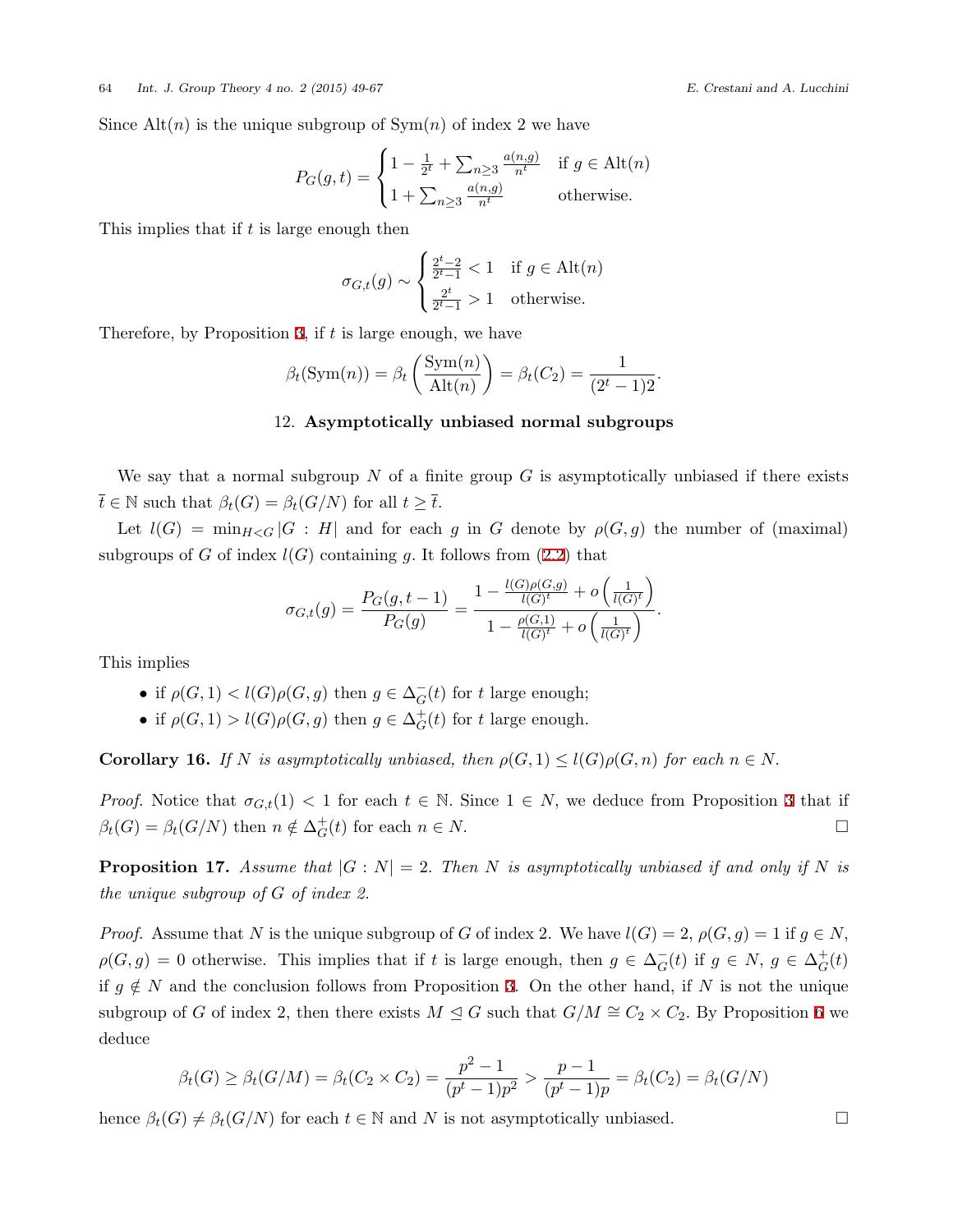13. 
$$
G = Alt(5)
$$

We compute  $P_G(g, t)$  using the formula [\(2.2](#page-3-0)). The subgroups *H* of *G* with  $\mu_G(H) \neq 0$  are listed in Table 2.

| \ BL<br>. |  |
|-----------|--|
|           |  |

| $\mid H$               |  | $\mid \mathrm{Alt}(5)\mid \mathrm{Alt}(4)\mid D_{10}\mid \mathrm{Sym}(3)\mid C_3\mid C_2\mid -1\mid$ |  |                    |
|------------------------|--|------------------------------------------------------------------------------------------------------|--|--------------------|
| $\perp \mu_G(H) \perp$ |  |                                                                                                      |  | $-1$   2   4   -60 |

We have in particular

$$
P_G(1,t) = 1 - \frac{5}{5^t} - \frac{6}{6^t} - \frac{10}{10^t} + \frac{20}{20^t} + \frac{60}{30^t} - \frac{60}{60^t}
$$

$$
P_G((1,2,3,4,5),t) = 1 - \frac{1}{6^t}
$$

$$
P_G((1,2,3),t) = 1 - \frac{2}{5^t} - \frac{1}{10^t} + \frac{2}{20^t}
$$

$$
P_G((1,2)(3,4),t) = 1 - \frac{1}{5^t} - \frac{2}{6^t} - \frac{2}{10^t} + \frac{4}{30^t}.
$$

It can be easily checked that for  $t \geq 2$  we have that  $P_G(g, t-1) \geq P_G(t)$  if and only if  $|g| = 5$  and therefore by Proposition [3](#page-5-0)

$$
\beta_t(G) = \frac{24}{60} \left( \frac{1 - \frac{1}{6^{t-1}}}{P_G(t)} - 1 \right) = \frac{24 \left( \frac{5}{5^t} + \frac{10}{10^t} - \frac{20}{20^t} - \frac{60}{30^t} + \frac{60}{60^t} \right)}{60 \left( 1 - \frac{5}{5^t} - \frac{6}{6^t} - \frac{10}{10^t} + \frac{20}{20^t} + \frac{60}{30^t} - \frac{60}{60^t} \right)}.
$$

In particular  $\beta_2(\text{Alt}(5)) = 12/95$ .

### 14. **Other simple groups**

If *S* is a nonabelian finite simple group, then  $d(G) = 2$  and results of Dixon [\[5\]](#page-17-8), Kantor-Lubotzky [[8\]](#page-17-6)and Liebeck-Shalev [[9](#page-17-9)] establish that  $P_S(2) \to 1$  as  $|S| \to \infty$ . In a recent paper [[16\]](#page-18-7) it was proved that  $P_S(2) \geq 53/90$  for each nonabelian simple group *S*. Since  $\beta_S(2) \leq 1 - P_S(2)$ , we deduce that

$$
\beta_2(S) \le 47/90
$$

and  $\beta_2(S) \to 0$  as  $|S| \to \infty$ . In [\[16](#page-18-7)] it is also proved that the equality  $P_S(2) = 53/90$  is satisfied if and only if  $S = Alt(6)$ . It is a natural question to ask which is the largest value for  $\beta_2(S)$  and for which simple group this value is assumed. We have seen in the previous section that  $\beta_2(\text{Alt}(5)) = 12/95$ . We check whether there exists a finite nonabelian simple group  $T \neq \text{Alt}(5)$  with  $\beta_2(T) \geq 12/95$ . We should have $12/95 \leq \beta_2(T) \leq 1 - P_T(2)$  hence  $P_T(2) \leq 83/95$ : by [[16,](#page-18-7) Theorem 1.1], *T* is one of the following groups: Alt(5)*,* Alt(6)*,* Alt(7)*,* Alt(8)*,* Alt(9)*,* Alt(10)*, L*2(7)*, L*2(8)*, L*2(11)*, L*3(3)*, L*3(4)*, M*11*, M*12*.* The behavior of these groups is described in Table 3. From this table we conclude that does not exist such a nonabelian finite simple group being non-isomorphic to Alt(5). So we have proved:

**Proposition 18.** *If S is a finite nonabelian simple group, then*  $\beta_2(S) \leq 12/95$  *with equality if and only if*  $S = Alt(5)$ *.*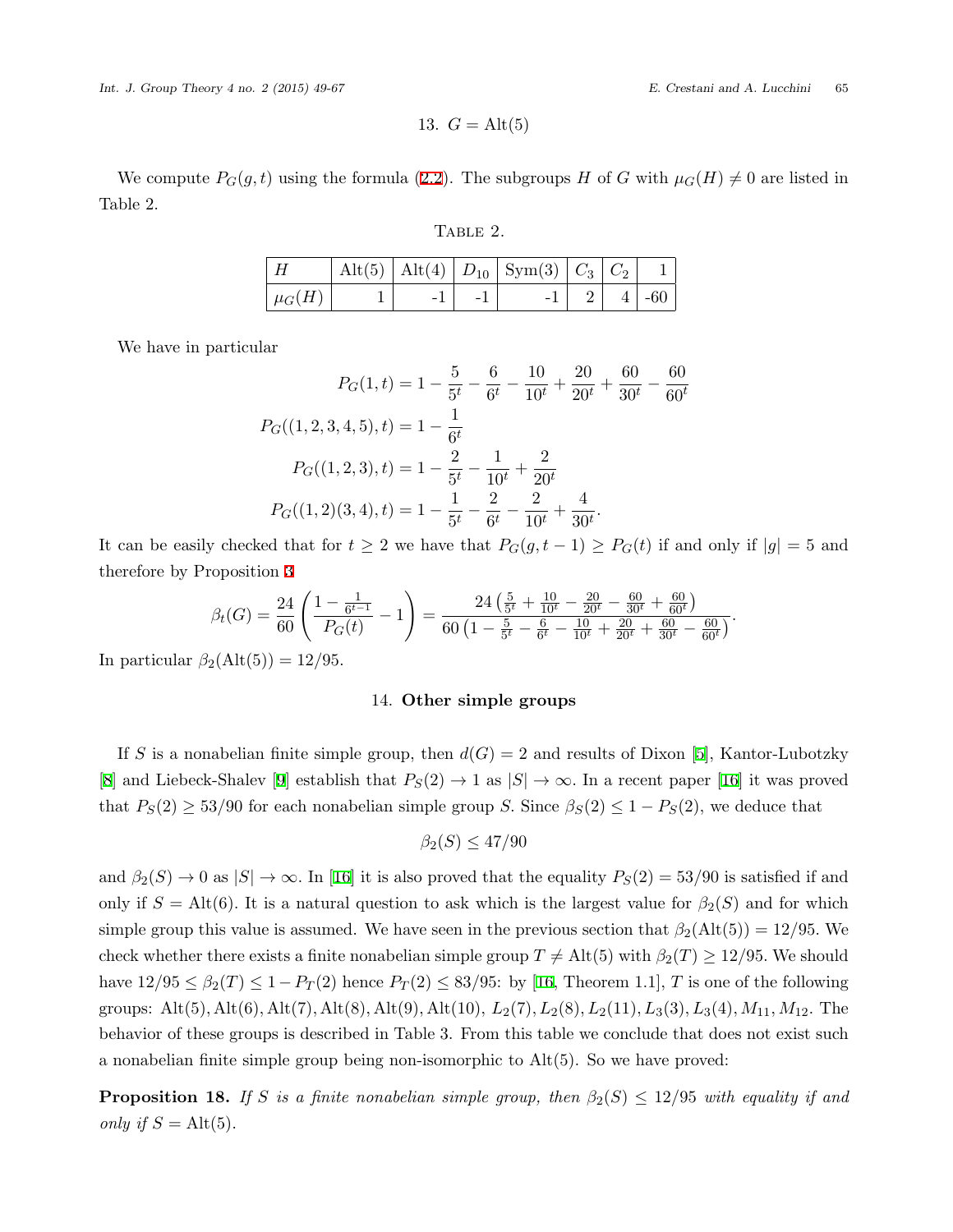This gives another evidence that the estimations for  $\beta_t(G)$  deduced from the inequality  $\beta_t(G) \leq$  $1 - P_G(t)$  are not sharp. Since  $P_S(2)$  assumes its minimal value when  $S = \text{Alt}(6)$ , one could expect that the maximus value for  $\beta_t(G)$  is assumed again when  $G = \text{Alt}(6)$ . On the contrary, we get  $\beta_2(\text{Alt}(5)) > \beta_2(\text{Alt}(6)).$ 

| T         | $\beta_2(T)$                   | $P_T(2)$                 |
|-----------|--------------------------------|--------------------------|
| Alt(5)    | $12/95\sim 0.126$              | $19/30 \sim 0.633$       |
| Alt(6)    | $131/1060 \sim 0.124$          | $53/90 \sim 0.588$       |
| Alt(7)    | $1469/19236 \sim 0.076$        | $229/315 \sim 0.726$     |
| Alt(8)    | $4027/55860 \sim 0.072$        | $133/180\sim0.738$       |
| Alt(9)    | $5314873/99811440 \sim 0.053$  | $15403/18144 \sim 0.849$ |
| Alt(10)   | $6509536/138919725 \sim 0.047$ | $29401/33600 \sim 0.875$ |
| $L_2(7)$  | $181/1596 \sim 0.113$          | $19/28 \sim 0.678$       |
| $L_2(11)$ | $338/4191 \sim 0.081$          | $127/165 \sim 0.769$     |
| $L_2(8)$  | $40/639 \sim 0.063$            | $71/84 \sim 0.845$       |
| $L_3(3)$  | $243/5252\sim0.047$            | $101/117 \sim 0.863$     |
| $L_3(4)$  | $1021/25410 \sim 0.040$        | $121/140 \sim 0.864$     |
| $M_{11}$  | $24223/427548 \sim 0.057$      | $3239/3960 \sim 0.818$   |
| $M_{12}$  | $30851/708840 \sim 0.044$      | $179/220 \sim 0.814$     |

| BL.<br>г. |  |
|-----------|--|
|           |  |

#### **REFERENCES**

- <span id="page-17-4"></span>[1] L. Babai and I. Pak, *Strong bias of group generators: an obstacle to the "product replacement algorithm"*, Proceedings of the Eleventh Annual ACM-SIAM Symposium on Discrete Algorithms (San Francisco, CA, 2000), ACM, New York, 2000 627–635.
- <span id="page-17-0"></span>[2] F. Celler, C. R. Leedham-Green, S. Murray, A. Niemeyer and E.A. OBrien, Generating random elements of a finite group, *Comm. Algebra*, **23** (1995) 4931–4948.
- <span id="page-17-5"></span>[3] E. Crestani and A. Lucchini, Bias of group generators in the solvable case, *Israel J. Math.*, to appear, [DOI:](http://dx.doi.org/10.1007/s11856-015-1159-7) [10.1007/s11856-015-1159-7](http://dx.doi.org/10.1007/s11856-015-1159-7).
- <span id="page-17-3"></span>[4] E. Crestani, G. De Franceschi and A. Lucchini, Probability and bias in generating supersoluble groups, *Proc. Edinb. Math. Soc*, to appear.
- <span id="page-17-8"></span>[5] J. D. Dixon, The probability of generating the symmetric group, *Math. Z.*, **110** (1969) 199–205.
- <span id="page-17-7"></span>[6] M. D. Fried and M. Jarden, Field Arithmetic, Ergebnisse der Mathematik und ihrer Grenzgebiete, **11**, Springer-Verlag, New York, 1986.
- <span id="page-17-1"></span>[7] P. Hall, The Eulerian functions of a group, *Quart. J. Math.*, **7** (1936) 134–151.
- <span id="page-17-6"></span>[8] W. M. Kantor and A. Lubotzky, The probability of generating a finite classical group, *Geom. Dedicata*, **36** no. 1 (1990) 67–87.
- <span id="page-17-9"></span>[9] M. W. Liebeck and A. Shalev, The probability of generating a finite simple group, *Geom. Dedicata*, **56** no. 1 (1995) 103–113.
- <span id="page-17-2"></span>[10] A. Lucchini, The *X*-Dirichlet polynomial of a finite group, *J. Group Theory*, **8** no. 2 (2005) 171–188.